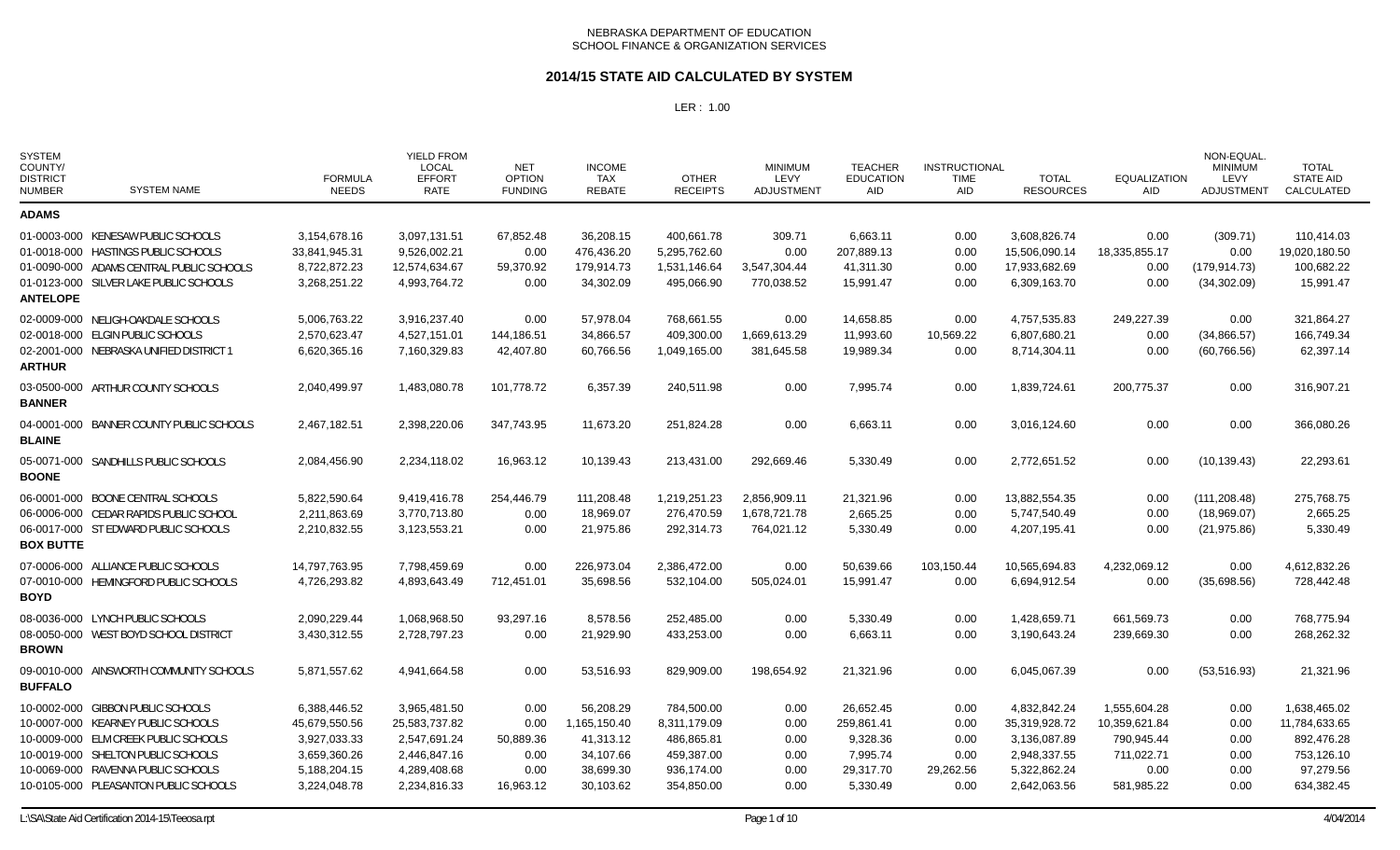### **2014/15 STATE AID CALCULATED BY SYSTEM**

| <b>SYSTEM</b><br>COUNTY/<br><b>DISTRICT</b><br><b>NUMBER</b> | <b>SYSTEM NAME</b>                        | <b>FORMULA</b><br><b>NEEDS</b> | <b>YIELD FROM</b><br><b>LOCAL</b><br><b>EFFORT</b><br><b>RATE</b> | <b>NET</b><br><b>OPTION</b><br><b>FUNDING</b> | <b>INCOME</b><br><b>TAX</b><br>REBATE | <b>OTHER</b><br><b>RECEIPTS</b> | <b>MINIMUM</b><br>LEVY<br><b>ADJUSTMENT</b> | <b>TEACHER</b><br><b>EDUCATION</b><br>AID | <b>INSTRUCTIONAL</b><br><b>TIME</b><br>AID | <b>TOTAL</b><br><b>RESOURCES</b> | <b>EQUALIZATION</b><br><b>AID</b> | NON-EQUAL.<br><b>MINIMUM</b><br>LEVY<br>ADJUSTMENT | <b>TOTAL</b><br><b>STATE AID</b><br>CALCULATED |  |
|--------------------------------------------------------------|-------------------------------------------|--------------------------------|-------------------------------------------------------------------|-----------------------------------------------|---------------------------------------|---------------------------------|---------------------------------------------|-------------------------------------------|--------------------------------------------|----------------------------------|-----------------------------------|----------------------------------------------------|------------------------------------------------|--|
| <b>BUFFALO</b>                                               |                                           |                                |                                                                   |                                               |                                       |                                 |                                             |                                           |                                            |                                  |                                   |                                                    |                                                |  |
| <b>BURT</b>                                                  | 10-0119-000 AMHERST PUBLIC SCHOOLS        | 3,678,334.99                   | 1.944.974.21                                                      | 1.170.455.24                                  | 26,204.43                             | 296,556.00                      | 0.00                                        | 10,660.98                                 | 0.00                                       | 3,448,850.86                     | 229,484.13                        | 0.00                                               | 1,436,804.78                                   |  |
|                                                              | 11-0001-000 TEKAMAH-HERMAN COMMUNITY SCH  | 6,511,766.50                   | 6,699,667.74                                                      | 0.00                                          | 62,743.47                             | 841,894.38                      | 1,324,524.31                                | 34,648.19                                 | 22,965.08                                  | 8,986,443.16                     | 0.00                              | (62, 743.47)                                       | 57,613.26                                      |  |
|                                                              | 11-0014-000 OAKLAND CRAIG PUBLIC SCHOOLS  | 4,924,893.41                   | 4,102,389.76                                                      | 135,704.95                                    | 54,605.21                             | 629,012.80                      | 0.00                                        | 15,991.47                                 | 0.00                                       | 4,937,704.19                     | 0.00                              | 0.00                                               | 206,301.63                                     |  |
| <b>BUTLER</b>                                                | 11-0020-000 LYONS-DECATUR NORTHEAST SCHS  | 3,228,070.05                   | 3,795,449.29                                                      | 0.00                                          | 35,524.75                             | 508,645.00                      | 0.00                                        | 11,993.60                                 | 21,260.36                                  | 4,372,873.01                     | 0.00                              | 0.00                                               | 68,778.72                                      |  |
|                                                              | 12-0056-000 DAVID CITY PUBLIC SCHOOLS     | 7,578,955.70                   | 10,230,475.27                                                     | 67,852.48                                     | 116,759.94                            | 1,266,622.91                    | 1,599,023.28                                | 33,315.57                                 | 0.00                                       | 13,314,049.45                    | 0.00                              | (116, 759.94)                                      | 101,168.04                                     |  |
| <b>CASS</b>                                                  | 12-0502-000 EAST BUTLER PUBLIC SCHOOLS    | 4,695,052.89                   | 7,083,102.20                                                      | 0.00                                          | 50,917.35                             | 519,845.43                      | 2,285,008.77                                | 23,987.21                                 | 49,457.87                                  | 10,012,318.83                    | 0.00                              | (50, 917.35)                                       | 73,445.08                                      |  |
|                                                              | 13-0001-000 PLATTSMOUTH COMMUNITY SCHOOL  | 16,678,965.96                  | 6,405,380.06                                                      | 0.00                                          | 226,373.47                            | 2,926,282.12                    | 0.00                                        | 106,609.81                                | 0.00                                       | 9,664,645.46                     | 7,014,320.50                      | 0.00                                               | 7,347,303.78                                   |  |
|                                                              | 13-0022-000 WEEPING WATER PUBLIC SCHOOLS  | 4,382,068.45                   | 3,067,640.49                                                      | 0.00                                          | 38,754.69                             | 584,303.00                      | 0.00                                        | 22,654.58                                 | 0.00                                       | 3,713,352.77                     | 668,715.68                        | 0.00                                               | 863,620.91                                     |  |
|                                                              | 13-0032-000 LOUISVILLE PUBLIC SCHOOLS     | 6,012,136.16                   | 4,133,883.65                                                      | 551,301.38                                    | 87,133.82                             | 740,522.69                      | 0.00                                        | 26,652.45                                 | 0.00                                       | 5,539,493.99                     | 472,642.17                        | 0.00                                               | 1,137,729.82                                   |  |
|                                                              | 13-0056-000 CONESTOGA PUBLIC SCHOOLS      | 6,858,094.93                   | 5,935,071.55                                                      | 0.00                                          | 97,177.71                             | 1,210,686.19                    | 0.00                                        | 29,317.70                                 | 0.00                                       | 7,272,253.14                     | 0.00                              | 0.00                                               | 126,495.40                                     |  |
| <b>CEDAR</b>                                                 | 13-0097-000 ELMWOOD-MURDOCK PUBLIC SCHOO  | 5,051,183.92                   | 3,506,450.16                                                      | 271,409.91                                    | 53,782.08                             | 577,304.60                      | 0.00                                        | 29,317.70                                 | 0.00                                       | 4,438,264.45                     | 612,919.47                        | 0.00                                               | 967,429.16                                     |  |
|                                                              | 14-0008-000 HARTINGTON PUBLIC SCHOOLS     | 3,522,484.20                   | 6,692,268.22                                                      | 0.00                                          | 95,965.26                             | 805,753.00                      | 2.496.885.27                                | 23,987.21                                 | 0.00                                       | 10,114,858.96                    | 0.00                              | (95,965.26)                                        | 23.987.21                                      |  |
|                                                              | 14-0045-000 RANDOLPH PUBLIC SCHOOLS       | 3,188,664.99                   | 5,386,354.24                                                      | 0.00                                          | 36,166.12                             | 414,073.00                      | 1,752,719.67                                | 7,995.74                                  | 0.00                                       | 7,597,308.77                     | 0.00                              | (36, 166.12)                                       | 7,995.74                                       |  |
|                                                              | 14-0054-000 LAUREL-CONCORD PUBLIC SCHOOLS | 4,036,750.37                   | 5,120,267.98                                                      | 0.00                                          | 89,494.62                             | 570,350.00                      | 1,133,627.33                                | 18,656.72                                 | 0.00                                       | 6,932,396.65                     | 0.00                              | (89, 494.62)                                       | 18,656.72                                      |  |
|                                                              | 14-0101-000 WYNOT PUBLIC SCHOOLS          | 2,419,842.52                   | 1,276,555.07                                                      | 373,188.63                                    | 12,019.83                             | 236,623.00                      | 0.00                                        | 6,663.11                                  | 0.00                                       | 1,905,049.64                     | 514,792.89                        | 0.00                                               | 906,664.45                                     |  |
| <b>CHASE</b>                                                 | 14-0541-000 COLERIDGE COMMUNITY SCHOOLS   | 2,005,858.25                   | 2,861,383.70                                                      | 0.00                                          | 27,974.42                             | 292,058.00                      | 756,549.85                                  | 5,330.49                                  | 0.00                                       | 3,943,296.46                     | 0.00                              | (27, 974.42)                                       | 5,330.49                                       |  |
|                                                              | 15-0010-000 CHASE COUNTY SCHOOLS          | 6,794,967.29                   | 8,066,999.79                                                      | 67,852.48                                     | 101,560.66                            | 895,947.00                      | 1,493,201.66                                | 31,982.94                                 | 15,764.56                                  | 10,673,309.08                    | 0.00                              | (101, 560.66)                                      | 115,599.98                                     |  |
| <b>CHERRY</b>                                                | 15-0536-000 WAUNETA-PALISADE PUBLIC SCHS  | 3,082,394.87                   | 3,045,845.09                                                      | 0.00                                          | 23,273.82                             | 360,448.00                      | 0.00                                        | 6,663.11                                  | 0.00                                       | 3,436,230.03                     | 0.00                              | 0.00                                               | 29,936.94                                      |  |
|                                                              | 16-0006-000 VALENTINE COMMUNITY SCHOOLS   | 7,986,517.56                   | 8,530,308.20                                                      | 0.00                                          | 100,905.55                            | 1,282,340.00                    | 540,821.54                                  | 47,974.41                                 | 0.00                                       | 10,502,349.70                    | 0.00                              | (100, 905.55)                                      | 47.974.41                                      |  |
| <b>CHEYENNE</b>                                              | 16-0030-000 CODY-KILGORE PUBLIC SCHS      | 2,404,773.96                   | 1,150,729.38                                                      | 161,149.63                                    | 17,226.18                             | 221,665.00                      | 0.00                                        | 13,326.23                                 | 0.00                                       | 1,564,096.42                     | 840,677.54                        | 0.00                                               | 1,032,379.58                                   |  |
|                                                              | 17-0001-000 SIDNEY PUBLIC SCHOOLS         | 11,853,590.28                  | 6,139,935.27                                                      | 0.00                                          | 256,810.70                            | 1,463,986.80                    | 0.00                                        | 43,976.55                                 | 0.00                                       | 7,904,709.31                     | 3,948,880.97                      | 0.00                                               | 4,249,668.21                                   |  |
|                                                              | 17-0003-000 LEYTON PUBLIC SCHOOLS         | 3,054,521.44                   | 3,250,563.64                                                      | 296,854.59                                    | 29,918.88                             | 301,973.74                      | 97,191.85                                   | 5,330.49                                  | 0.00                                       | 3,981,833.20                     | 0.00                              | (29, 918.88)                                       | 302,185.08                                     |  |
| <b>CLAY</b>                                                  | 17-0009-000 POTTER-DIX PUBLIC SCHOOLS     | 2,951,464.39                   | 2,458,042.85                                                      | 364,707.07                                    | 26,202.16                             | 338,816.58                      | 0.00                                        | 10,660.98                                 | 21,099.31                                  | 3,219,528.95                     | 0.00                              | 0.00                                               | 422,669.52                                     |  |
|                                                              | 18-0002-000 SUTTON PUBLIC SCHOOLS         | 4,907,569.52                   | 5,394,252.44                                                      | 0.00                                          | 65,583.27                             | 564,333.56                      | 1,061,049.45                                | 22,654.58                                 | 0.00                                       | 7,107,873.31                     | 0.00                              | (65, 583.27)                                       | 22,654.58                                      |  |
|                                                              | 18-0011-000 HARVARD PUBLIC SCHOOLS        | 3,858,502.41                   | 2,491,859.11                                                      | 390,151.75                                    | 22,860.09                             | 473,099.27                      | 0.00                                        | 9,328.36                                  | 0.00                                       | 3,387,298.58                     | 471,203.83                        | 0.00                                               | 893,544.03                                     |  |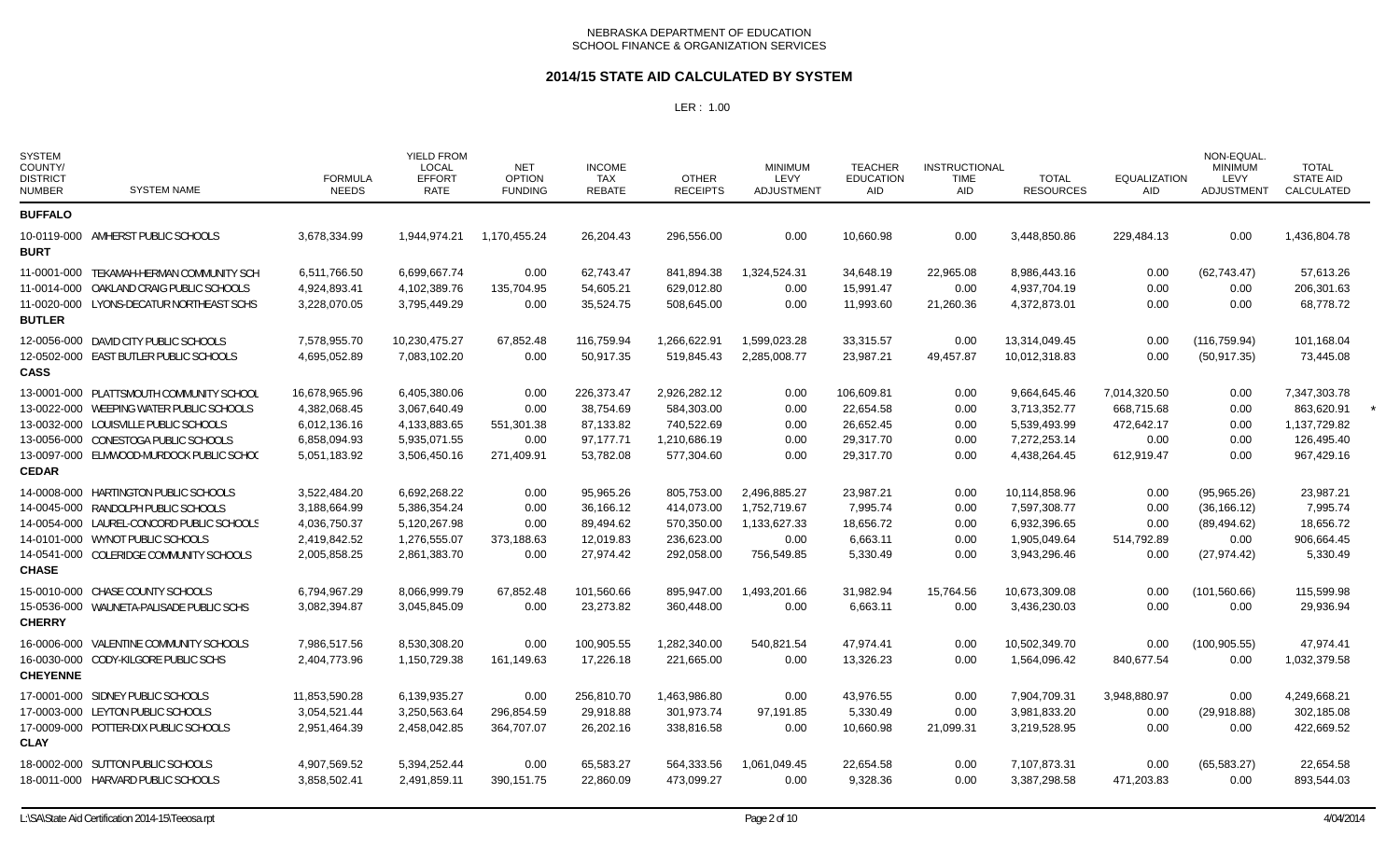### **2014/15 STATE AID CALCULATED BY SYSTEM**

| <b>SYSTEM</b><br>COUNTY/<br><b>DISTRICT</b><br><b>NUMBER</b> | <b>SYSTEM NAME</b>                        | <b>FORMULA</b><br><b>NEEDS</b> | <b>YIELD FROM</b><br><b>LOCAL</b><br><b>EFFORT</b><br><b>RATE</b> | <b>NET</b><br><b>OPTION</b><br><b>FUNDING</b> | <b>INCOME</b><br>TAX<br><b>REBATE</b> | <b>OTHER</b><br><b>RECEIPTS</b> | <b>MINIMUM</b><br>LEVY<br>ADJUSTMENT | <b>TEACHER</b><br><b>EDUCATION</b><br>AID | <b>INSTRUCTIONAL</b><br><b>TIME</b><br>AID | <b>TOTAL</b><br><b>RESOURCES</b> | <b>EQUALIZATION</b><br>AID | NON-EQUAL.<br><b>MINIMUM</b><br>LEVY<br>ADJUSTMENT | <b>TOTAL</b><br><b>STATE AID</b><br>CALCULATED |
|--------------------------------------------------------------|-------------------------------------------|--------------------------------|-------------------------------------------------------------------|-----------------------------------------------|---------------------------------------|---------------------------------|--------------------------------------|-------------------------------------------|--------------------------------------------|----------------------------------|----------------------------|----------------------------------------------------|------------------------------------------------|
| <b>COLFAX</b>                                                |                                           |                                |                                                                   |                                               |                                       |                                 |                                      |                                           |                                            |                                  |                            |                                                    |                                                |
|                                                              | 19-0039-000 LEIGH COMMUNITY SCHOOLS       | 2,382,169.89                   | 3,120,137.69                                                      | 33,926.24                                     | 59,648.71                             | 230,808.06                      | 805,307.54                           | 10,660.98                                 | 0.00                                       | 4,260,489.22                     | 0.00                       | (59,648.71)                                        | 44,587.22                                      |
|                                                              | 19-0058-000 CLARKSON PUBLIC SCHOOLS       | 2,640,403.58                   | 2,659,371.65                                                      | 101.778.72                                    | 39,167.87                             | 389,136.76                      | 0.00                                 | 7,995.74                                  | 0.00                                       | 3.197.450.74                     | 0.00                       | 0.00                                               | 148,942.33                                     |
|                                                              | 19-0070-000 HOWELLS-DODGE CONSOLIDATED S( | 3,641,349.52                   | 4,834,733.45                                                      | 0.00                                          | 53,897.52                             | 519,493.66                      | 1,093,616.71                         | 6,663.11                                  | 0.00                                       | 6,508,404.45                     | 0.00                       | (53,897.52)                                        | 6,663.11                                       |
|                                                              | 19-0123-000 SCHUYLER COMMUNITY SCHOOLS    | 17,192,839.30                  | 9,786,432.33                                                      | 0.00                                          | 114,593.12                            | 1,733,006.05                    | 0.00                                 | 70,629.00                                 | 182,584.65                                 | 11,887,245.16                    | 5,305,594.14               | 0.00                                               | 5,673,400.92                                   |
| <b>CUMING</b>                                                |                                           |                                |                                                                   |                                               |                                       |                                 |                                      |                                           |                                            |                                  |                            |                                                    |                                                |
|                                                              | 20-0001-000 WEST POINT PUBLIC SCHOOLS     | 9,173,351.43                   | 8,668,181.22                                                      | 59,370.92                                     | 141,140.29                            | 1,523,437.00                    | 0.00                                 | 34,648.19                                 | 53,355.55                                  | 10,480,133.16                    | 0.00                       | 0.00                                               | 288,514.94                                     |
|                                                              | 20-0020-000 BANCROFT-ROSALIE COMM SCHOOL! | 3,431,839.71                   | 2,849,701.78                                                      | 144,186.51                                    | 27,312.37                             | 359,525.97                      | 0.00                                 | 9,328.36                                  | 39,044.21                                  | 3,429,099.20                     | 2,740.51                   | 0.00                                               | 222,611.96                                     |
|                                                              | 20-0030-000 WISNER-PILGER PUBLIC SCHOOLS  | 5,748,467.24                   | 5,866,665.08                                                      | 279,891.47                                    | 59,582.22                             | 731,520.01                      | 0.00                                 | 27,985.07                                 | 110,825.20                                 | 7,076,469.06                     | 0.00                       | 0.00                                               | 478,283.97                                     |
| <b>CUSTER</b>                                                |                                           |                                |                                                                   |                                               |                                       |                                 |                                      |                                           |                                            |                                  |                            |                                                    |                                                |
|                                                              | 21-0015-000 ANSELMO-MERNA PUBLIC SCHOOLS  | 3,367,611.67                   | 3,909,674.39                                                      | 203,557.43                                    | 28,135.98                             | 367,397.53                      | 1,134,196.54                         | 9,328.36                                  | 91,789.90                                  | 5,744,080.14                     | 0.00                       | (28, 135.98)                                       | 304,675.69                                     |
|                                                              | 21-0025-000 BROKEN BOW PUBLIC SCHOOLS     | 9,311,911.70                   | 5,825,391.97                                                      | 76,334.04                                     | 110,135.02                            | 1,217,226.40                    | 0.00                                 | 37,313.43                                 | 0.00                                       | 7,266,400.86                     | 2,045,510.84               | 0.00                                               | 2,269,293.33                                   |
|                                                              | 21-0044-000 ANSLEY PUBLIC SCHOOLS         | 2,555,525.04                   | 2,254,854.31                                                      | 0.00                                          | 16,576.85                             | 251,096.00                      | 0.00                                 | 0.00                                      | 0.00                                       | 2,522,527.16                     | 32,997.88                  | 0.00                                               | 49,574.73                                      |
|                                                              | 21-0084-000 SARGENT PUBLIC SCHOOLS        | 2,718,204.08                   | 2,272,925.89                                                      | 101,778.72                                    | 16,820.10                             | 179,985.99                      | 0.00                                 | 3,997.87                                  | 0.00                                       | 2,575,508.56                     | 142,695.52                 | 0.00                                               | 265,292.20                                     |
|                                                              | 21-0089-000 ARNOLD PUBLIC SCHOOLS         | 2,336,794.43                   | 2,511,925.24                                                      | 0.00                                          | 25,905.32                             | 249,132.64                      | 69,329.14                            | 3,997.87                                  | 0.00                                       | 2,860,290.20                     | 0.00                       | (25,905.32)                                        | 3,997.87                                       |
|                                                              | 21-0180-000 CALLAWAY PUBLIC SCHOOLS       | 2,907,939.23                   | 2,817,226.54                                                      | 0.00                                          | 25,158.29                             | 314,316.00                      | 0.00                                 | 9,328.36                                  | 0.00                                       | 3,166,029.19                     | 0.00                       | 0.00                                               | 34,486.65                                      |
| <b>DAKOTA</b>                                                |                                           |                                |                                                                   |                                               |                                       |                                 |                                      |                                           |                                            |                                  |                            |                                                    |                                                |
|                                                              | 22-0011-000 SO SIOUX CITY COMMUNITY SCHS  | 39,821,788.06                  | 8,360,598.50                                                      | 0.00                                          | 157,401.73                            | 4,863,544.76                    | 0.00                                 | 166,577.83                                | 698,529.03                                 | 14,246,651.84                    | 25,575,136.22              | 0.00                                               | 26,597,644.80                                  |
|                                                              | 22-0031-000 HOMER COMMUNITY SCHOOLS       | 4,996,335.23                   | 3,145,122.94                                                      | 882,082.21                                    | 27,177.06                             | 573,606.00                      | 0.00                                 | 21,321.96                                 | 0.00                                       | 4,649,310.17                     | 347,025.06                 | 0.00                                               | 1,277,606.29                                   |
| <b>DAWES</b>                                                 |                                           |                                |                                                                   |                                               |                                       |                                 |                                      |                                           |                                            |                                  |                            |                                                    |                                                |
|                                                              | 23-0002-000 CHADRON PUBLIC SCHOOLS        | 9,340,423.25                   | 3,957,981.30                                                      | 25,444.68                                     | 93,788.52                             | 1,138,286.00                    | 0.00                                 | 58,635.39                                 | 13,338.84                                  | 5,287,474.73                     | 4,052,948.52               | 0.00                                               | 4,244,155.95                                   |
|                                                              | 23-0071-000 CRAWFORD PUBLIC SCHOOLS       | 3,150,971.09                   | 2,138,215.46                                                      | 67,852.48                                     | 23,602.26                             | 359,513.00                      | 0.00                                 | 9,328.36                                  | 0.00                                       | 2,598,511.56                     | 552,459.54                 | 0.00                                               | 653,242.63                                     |
| <b>DAWSON</b>                                                |                                           |                                |                                                                   |                                               |                                       |                                 |                                      |                                           |                                            |                                  |                            |                                                    |                                                |
|                                                              | 24-0001-000 LEXINGTON PUBLIC SCHOOLS      | 29,027,904.14                  | 7,551,331.51                                                      | 0.00                                          | 159,125.89                            | 2,405,259.85                    | 0.00                                 | 66,631.13                                 | 0.00                                       | 10,182,348.38                    | 18,845,555.76              | 0.00                                               | 19,071,312.78                                  |
|                                                              | 24-0004-000 OVERTON PUBLIC SCHOOLS        | 3,796,775.80                   | 2,231,422.32                                                      | 339,262.39                                    | 22,312.77                             | 373,842.00                      | 0.00                                 | 11,993.60                                 | 20,257.18                                  | 2,999,090.26                     | 797,685.54                 | 0.00                                               | 1,191,511.48                                   |
|                                                              | 24-0011-000 COZAD COMMUNITY SCHOOLS       | 9,791,846.92                   | 5,806,500.14                                                      | 0.00                                          | 98,185.98                             | 1,204,930.00                    | 0.00                                 | 43,976.55                                 | 142,592.85                                 | 7,296,185.52                     | 2,495,661.40               | 0.00                                               | 2,780,416.78                                   |
|                                                              | 24-0020-000 GOTHENBURG PUBLIC SCHOOLS     | 9,718,358.85                   | 5,935,747.75                                                      | 254,446.79                                    | 99,889.29                             | 1,019,748.00                    | 380,481.43                           | 54,637.53                                 | 210,904.78                                 | 7,955,855.57                     | 1,762,503.28               | 0.00                                               | 2,382,381.67                                   |
|                                                              | 24-0101-000 SUMNER-EDDYVILLE-MILLER SCHS  | 2,789,057.01                   | 2,376,910.20                                                      | 203,557.43                                    | 12,354.22                             | 240,490.00                      | 0.00                                 | 2,665.25                                  | 0.00                                       | 2,835,977.10                     | 0.00                       | 0.00                                               | 218,576.90                                     |
| <b>DEUEL</b>                                                 |                                           |                                |                                                                   |                                               |                                       |                                 |                                      |                                           |                                            |                                  |                            |                                                    |                                                |
|                                                              | 25-0025-000 CREEK VALLEY SCHOOLS          | 3,296,144.44                   | 3,166,650.13                                                      | 0.00                                          | 41,805.72                             | 484,714.87                      | 0.00                                 | 1,332.62                                  | 0.00                                       | 3,694,503.34                     | 0.00                       | 0.00                                               | 43,138.34                                      |
|                                                              | 25-0095-000 SOUTH PLATTE PUBLIC SCHOOLS   | 2,654,237.99                   | 3,039,394.94                                                      | 93,297.16                                     | 25,487.73                             | 395,844.82                      | 0.00                                 | 5,330.49                                  | 0.00                                       | 3,559,355.13                     | 0.00                       | 0.00                                               | 124,115.37                                     |
| <b>DIXON</b>                                                 |                                           |                                |                                                                   |                                               |                                       |                                 |                                      |                                           |                                            |                                  |                            |                                                    |                                                |
|                                                              | 26-0001-000 PONCA PUBLIC SCHOOLS          | 5,018,924.47                   | 3,035,804.62                                                      | 568.264.50                                    | 27,644.83                             | 535,918.00                      | 120,825.02                           | 19,989.34                                 | 11.517.03                                  | 4,319,963.34                     | 698,961.13                 | 0.00                                               | 1,326,376.83                                   |
|                                                              | 26-0024-000 NEWCASTLE PUBLIC SCHOOLS      | 1,918,619.76                   | 2,049,074.45                                                      | 0.00                                          | 8,524.56                              | 238,534.00                      | 248,962.55                           | 7,995.74                                  | 0.00                                       | 2,553,091.30                     | 0.00                       | (8,524.56)                                         | 7,995.74                                       |
|                                                              | 26-0070-000 ALLEN CONSOLIDATED SCHOOLS    | 3,028,855.34                   | 2,320,260.13                                                      | 135,704.95                                    | 16,202.55                             | 289,802.00                      | 10,905.22                            | 11,993.60                                 | 12,947.42                                  | 2,797,815.89                     | 231,039.45                 | 0.00                                               | 407,887.99                                     |
|                                                              |                                           |                                |                                                                   |                                               |                                       |                                 |                                      |                                           |                                            |                                  |                            |                                                    |                                                |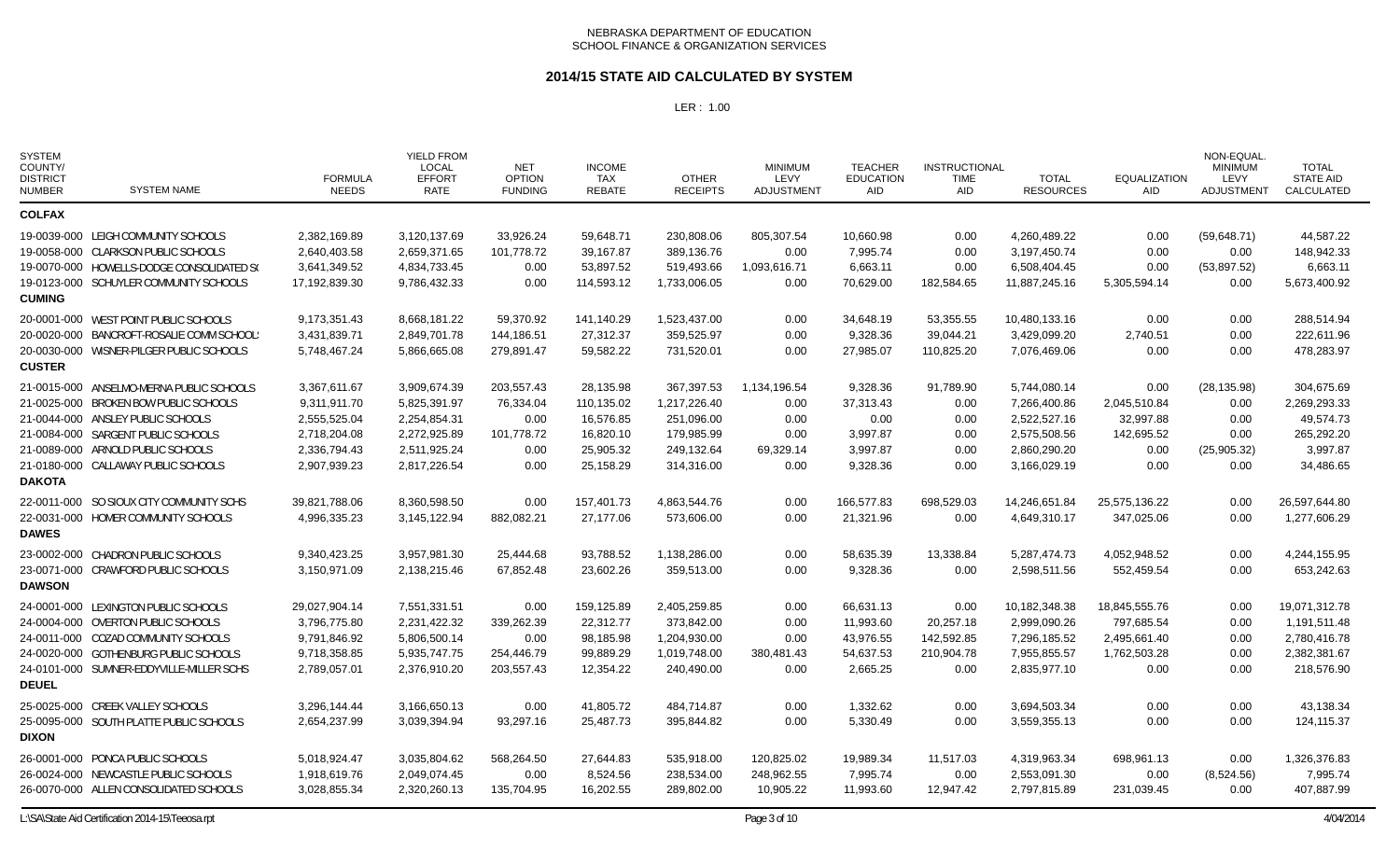#### **2014/15 STATE AID CALCULATED BY SYSTEM**

| <b>SYSTEM</b><br>COUNTY/<br><b>DISTRICT</b><br><b>NUMBER</b> | <b>SYSTEM NAME</b>                               | <b>FORMULA</b><br><b>NEEDS</b> | <b>YIELD FROM</b><br>LOCAL<br><b>EFFORT</b><br><b>RATE</b> | <b>NET</b><br><b>OPTION</b><br><b>FUNDING</b> | <b>INCOME</b><br><b>TAX</b><br><b>REBATE</b> | <b>OTHER</b><br><b>RECEIPTS</b> | <b>MINIMUM</b><br>LEVY<br>ADJUSTMENT | <b>TEACHER</b><br><b>EDUCATION</b><br><b>AID</b> | <b>INSTRUCTIONAL</b><br><b>TIME</b><br>AID | <b>TOTAL</b><br><b>RESOURCES</b> | <b>EQUALIZATION</b><br><b>AID</b> | NON-EQUAL.<br><b>MINIMUM</b><br><b>LEVY</b><br><b>ADJUSTMENT</b> | <b>TOTAL</b><br><b>STATE AID</b><br>CALCULATED |
|--------------------------------------------------------------|--------------------------------------------------|--------------------------------|------------------------------------------------------------|-----------------------------------------------|----------------------------------------------|---------------------------------|--------------------------------------|--------------------------------------------------|--------------------------------------------|----------------------------------|-----------------------------------|------------------------------------------------------------------|------------------------------------------------|
| <b>DIXON</b>                                                 |                                                  |                                |                                                            |                                               |                                              |                                 |                                      |                                                  |                                            |                                  |                                   |                                                                  |                                                |
| <b>DODGE</b>                                                 | 26-0561-000 EMERSON-HUBBARD PUBLIC SCHOOL        | 3,402,870.86                   | 3,400,610.60                                               | 0.00                                          | 38.168.41                                    | 444.896.00                      | 0.00                                 | 11,993.60                                        | 0.00                                       | 3,895,668.61                     | 0.00                              | 0.00                                                             | 50,162.01                                      |
|                                                              | 27-0001-000 FREMONT PUBLIC SCHOOLS               | 41,669,454.91                  | 18,879,566.67                                              | 0.00                                          | 641,646.76                                   | 5,683,936.25                    | 0.00                                 | 250,533.05                                       | 647,548.22                                 | 26,103,230.95                    | 15,566,223.97                     | 0.00                                                             | 17,105,951.99                                  |
|                                                              | 27-0062-000 SCRIBNER-SNYDER COMMUNITY SCH        | 3,026,031.59                   | 3,547,510.14                                               | 0.00                                          | 40,579.49                                    | 371,350.30                      | 0.00                                 | 7,995.74                                         | 0.00                                       | 3,967,435.67                     | 0.00                              | 0.00                                                             | 48,575.23                                      |
|                                                              | 27-0594-000 LOGAN VIEW PUBLIC SCHOOLS            | 6,051,753.30                   | 6,337,921.60                                               | 101,778.72                                    | 64,241.56                                    | 892,330.00                      | 874,633.18                           | 26,652.45                                        | 83,693.36                                  | 8,381,250.87                     | 0.00                              | (64, 241.56)                                                     | 212,124.53                                     |
| <b>DUNDY</b>                                                 | 27-0595-000 NORTH BEND CENTRAL PUBLIC SCHS       | 6,241,130.93                   | 8,123,015.47                                               | 814,229.73                                    | 65,001.17                                    | 763,574.88                      | 1,337,048.35                         | 41,311.30                                        | 0.00                                       | 11,144,180.90                    | 0.00                              | (65,001.17)                                                      | 855,541.03                                     |
| <b>FILLMORE</b>                                              | 29-0117-000 DUNDY CO STRATTON PUBLIC SCHS        | 5,399,916.63                   | 6,626,695.83                                               | 0.00                                          | 51,465.34                                    | 534,843.00                      | 2,251,751.24                         | 19,989.34                                        | 0.00                                       | 9,484,744.75                     | 0.00                              | (51, 465.34)                                                     | 19,989.34                                      |
|                                                              | 30-0001-000 EXETER-MILLIGAN PUBLIC SCHOOLS       | 2,841,598.45                   | 4,978,288.49                                               | 0.00                                          | 48,228.92                                    | 450,714.29                      | 1,035,981.83                         | 6,663.11                                         | 0.00                                       | 6,519,876.65                     | 0.00                              | (48, 228.92)                                                     | 6,663.11                                       |
|                                                              | 30-0025-000 FILLMORE CENTRAL PUBLIC SCHS         | 6,196,620.63                   | 8,699,518.36                                               | 0.00                                          | 100,580.36                                   | 1,568,088.52                    | 2,609,855.51                         | 29,317.70                                        | 0.00                                       | 13,007,360.45                    | 0.00                              | (100, 580.36)                                                    | 29,317.70                                      |
| <b>FRANKLIN</b>                                              | 30-0054-000 SHICKLEY PUBLIC SCHOOLS              | 2,301,584.79                   | 3,707,036.48                                               | 84,815.60                                     | 37,629.68                                    | 257,487.00                      | 1,342,688.61                         | 9,328.36                                         | 0.00                                       | 5,438,985.73                     | 0.00                              | (37,629.68)                                                      | 94,143.95                                      |
| <b>FRONTIER</b>                                              | 31-0506-000 FRANKLIN PUBLIC SCHOOLS              | 4,053,388.12                   | 3,013,955.80                                               | 33,926.24                                     | 45,775.86                                    | 477.808.00                      | 0.00                                 | 14,658.85                                        | 0.00                                       | 3,586,124.74                     | 467,263.38                        | 0.00                                                             | 561,624.32                                     |
|                                                              | 32-0046-000 MAYWOOD PUBLIC SCHOOLS               | 2,597,054.43                   | 2,451,159.66                                               | 237,483.67                                    | 12,170.76                                    | 168,371.30                      | 251,488.98                           | 5,330.49                                         | 0.00                                       | 3,126,004.86                     | 0.00                              | (12, 170.76)                                                     | 242,814.16                                     |
|                                                              | 32-0095-000 EUSTIS-FARNAM PUBLIC SCHOOLS         | 2,927,836.45                   | 3,111,479.66                                               | 195,075.87                                    | 29,593.08                                    | 348,556.00                      | 521,172.84                           | 5,330.49                                         | 0.00                                       | 4,211,207.95                     | 0.00                              | (29, 593.08)                                                     | 200,406.36                                     |
| <b>FURNAS</b>                                                | 32-0125-000 MEDICINE VALLEY PUBLIC SCHOOLS       | 3,013,405.32                   | 2,004,987.52                                               | 0.00                                          | 20,272.37                                    | 302,182.63                      | 0.00                                 | 19,989.34                                        | 0.00                                       | 2,347,431.86                     | 665,973.46                        | 0.00                                                             | 706,235.17                                     |
|                                                              | 33-0018-000 ARAPAHOE PUBLIC SCHOOLS              | 3,856,904.96                   | 3,166,337.42                                               | 0.00                                          | 38,583.39                                    | 504,362.00                      | 0.00                                 | 14,658.85                                        | 0.00                                       | 3,723,941.66                     | 132,963.30                        | 0.00                                                             | 186,205.54                                     |
|                                                              | 33-0021-000 CAMBRIDGE PUBLIC SCHOOLS             | 4,304,592.99                   | 2,331,509.53                                               | 381,670.19                                    | 29,108.11                                    | 413,145.00                      | 0.00                                 | 9,328.36                                         | 0.00                                       | 3,164,761.18                     | 1,139,831.80                      | 0.00                                                             | 1,559,938.46                                   |
| <b>GAGE</b>                                                  | 33-0540-000 SOUTHERN VALLEY SCHOOLS              | 5,455,773.84                   | 5,420,242.43                                               | 0.00                                          | 54,001.06                                    | 809.552.00                      | 0.00                                 | 11.993.60                                        | 0.00                                       | 6,295,789.09                     | 0.00                              | 0.00                                                             | 65,994.66                                      |
|                                                              | 34-0001-000 SOUTHERN SCHOOL DIST 1               | 4,970,186.71                   | 2,622,356.80                                               | 0.00                                          | 32,157.24                                    | 739,297.29                      | 0.00                                 | 10,660.98                                        | 0.00                                       | 3,404,472.31                     | 1,565,714.39                      | 0.00                                                             | 1,608,532.62                                   |
|                                                              | 34-0015-000 BEATRICE PUBLIC SCHOOLS              | 19.267.977.04                  | 9,504,145.86                                               | 0.00                                          | 237,350.62                                   | 3,001,406.40                    | 0.00                                 | 111,940.30                                       | 0.00                                       | 12,854,843.18                    | 6,413,133.85                      | 0.00                                                             | 6,762,424.78                                   |
|                                                              | 34-0034-000 FREEMAN PUBLIC SCHOOLS               | 4,841,695.87                   | 3,526,058.31                                               | 500,412.02                                    | 38,321.17                                    | 523,440.63                      | 0.00                                 | 27,985.07                                        | 2,002.70                                   | 4,618,219.90                     | 223,475.97                        | 0.00                                                             | 792,196.93                                     |
| <b>GARDEN</b>                                                | 34-0100-000 DILLER-ODELL PUBLIC SCHOOLS          | 3,231,224.98                   | 4,835,351.16                                               | 0.00                                          | 28,894.41                                    | 369,039.73                      | 1,278,466.85                         | 9,328.36                                         | 0.00                                       | 6,521,080.51                     | 0.00                              | (28, 894.41)                                                     | 9,328.36                                       |
| <b>GARFIELD</b>                                              | 35-0001-000 GARDEN COUNTY SCHOOLS                | 3,499,525.36                   | 5,402,965.70                                               | 0.00                                          | 38,874.96                                    | 673,550.48                      | 1,375,595.07                         | 9,328.36                                         | 0.00                                       | 7,500,314.57                     | 0.00                              | (38, 874.96)                                                     | 9,328.36                                       |
| <b>GOSPER</b>                                                | 36-0100-000 BURWELL PUBLIC SCHOOLS               | 4,132,096.32                   | 2,602,148.74                                               | 262,928.35                                    | 26,320.02                                    | 359.244.00                      | 0.00                                 | 18.656.72                                        | 0.00                                       | 3,269,297.82                     | 862,798.50                        | 0.00                                                             | 1,170,703.58                                   |
|                                                              | 37-0030-000 ELWOOD PUBLIC SCHOOLS                | 3,254,891.38                   | 3,245,252.69                                               | 0.00                                          | 36,815.48                                    | 532,133.00                      | 0.00                                 | 9,328.36                                         | 0.00                                       | 3,823,529.53                     | 0.00                              | 0.00                                                             | 46,143.84                                      |
|                                                              | L:\SA\State Aid Certification 2014-15\Teeosa.rpt |                                |                                                            |                                               |                                              |                                 | Page 4 of 10                         |                                                  |                                            |                                  |                                   |                                                                  | 4/04/2014                                      |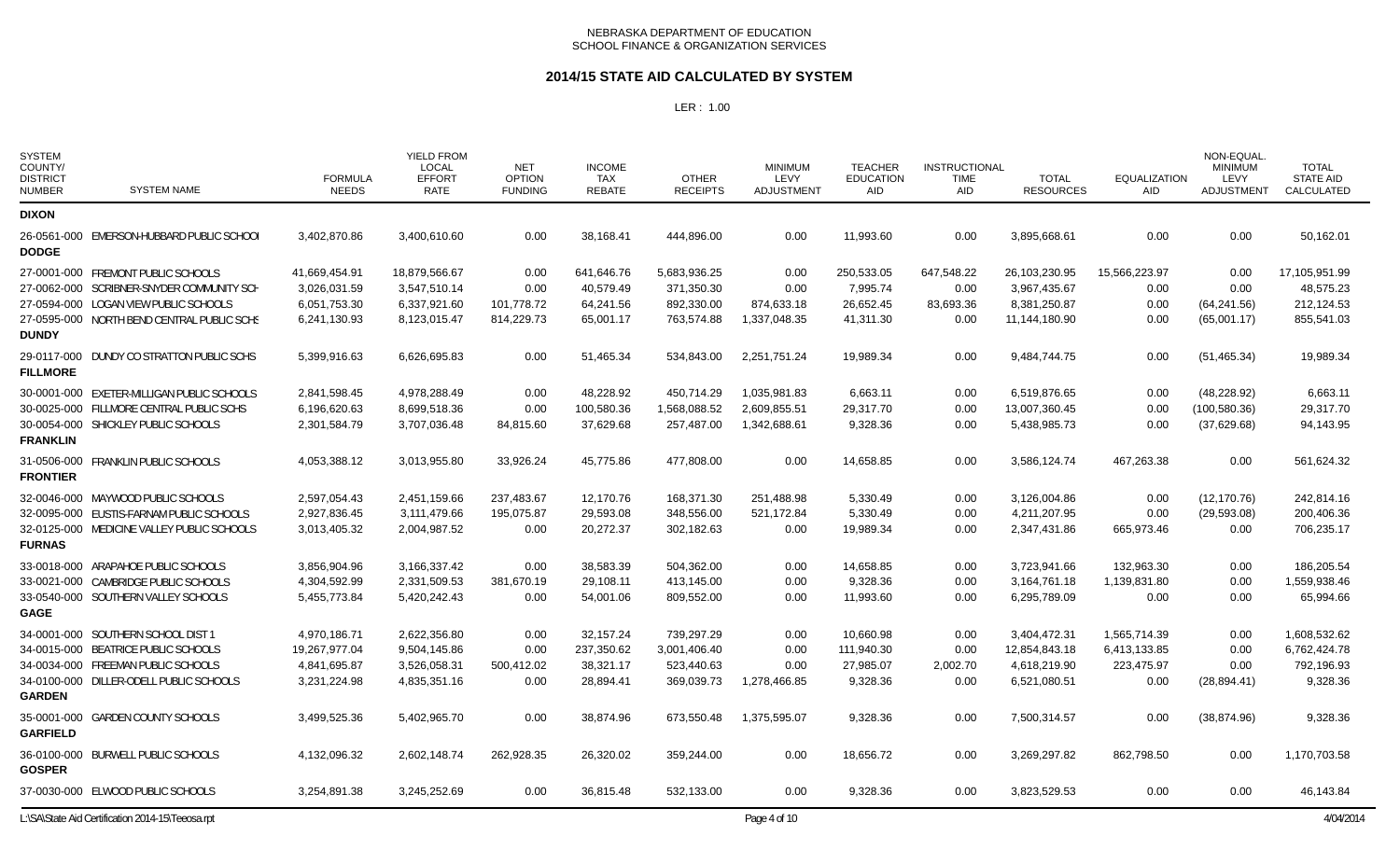### **2014/15 STATE AID CALCULATED BY SYSTEM**

| <b>SYSTEM</b><br>COUNTY/<br><b>DISTRICT</b><br><b>NUMBER</b> | <b>SYSTEM NAME</b>                        | <b>FORMULA</b><br><b>NEEDS</b> | <b>YIELD FROM</b><br><b>LOCAL</b><br><b>EFFORT</b><br>RATE | <b>NET</b><br><b>OPTION</b><br><b>FUNDING</b> | <b>INCOME</b><br>TAX<br><b>REBATE</b> | <b>OTHER</b><br><b>RECEIPTS</b> | <b>MINIMUM</b><br>LEVY<br>ADJUSTMENT | <b>TEACHER</b><br><b>EDUCATION</b><br>AID | <b>INSTRUCTIONAL</b><br><b>TIME</b><br>AID | <b>TOTAL</b><br><b>RESOURCES</b> | <b>EQUALIZATION</b><br>AID | NON-EQUAL.<br><b>MINIMUM</b><br>LEVY<br>ADJUSTMENT | <b>TOTAL</b><br><b>STATE AID</b><br>CALCULATED |
|--------------------------------------------------------------|-------------------------------------------|--------------------------------|------------------------------------------------------------|-----------------------------------------------|---------------------------------------|---------------------------------|--------------------------------------|-------------------------------------------|--------------------------------------------|----------------------------------|----------------------------|----------------------------------------------------|------------------------------------------------|
| <b>GRANT</b>                                                 |                                           |                                |                                                            |                                               |                                       |                                 |                                      |                                           |                                            |                                  |                            |                                                    |                                                |
| <b>GREELEY</b>                                               | 38-0011-000 HYANNIS AREA SCHOOLS          | 2,480,883.17                   | 3,806,376.28                                               | 50,889.36                                     | 21,827.40                             | 298,021.00                      | 1,361,160.16                         | 3,997.87                                  | 0.00                                       | 5,542,272.06                     | 0.00                       | (21, 827.40)                                       | 54,887.23                                      |
|                                                              | 39-0010-000 GREELEY-WOLBACH PUBLIC SCHOOL | 2,704,361.96                   | 2,845,201.83                                               | 50,889.36                                     | 27,387.73                             | 300,726.00                      | 0.00                                 | 3,997.87                                  | 0.00                                       | 3,228,202.79                     | 0.00                       | 0.00                                               | 82.274.96                                      |
|                                                              | 39-0055-000 SPALDING PUBLIC SCHOOLS       | 1,923,938.02                   | 1,544,062.78                                               | 84,815.60                                     | 14,301.99                             | 163,580.00                      | 0.00                                 | 2,665.25                                  | 0.00                                       | 1,809,425.61                     | 114,512.41                 | 0.00                                               | 216,295.24                                     |
| <b>HALL</b>                                                  | 39-0501-000 NORTH LOUP SCOTIA PUBLIC SCHS | 2,377,861.57                   | 2,259,122.66                                               | 0.00                                          | 16,340.62                             | 225,645.00                      | 0.00                                 | 6,663.11                                  | 0.00                                       | 2,507,771.39                     | 0.00                       | 0.00                                               | 23,003.73                                      |
|                                                              | 40-0002-000 GRAND ISLAND PUBLIC SCHOOLS   | 81,678,347.37                  | 27,295,179.23                                              | 0.00                                          | 945,418.51                            | 10,353,561.84                   | 0.00                                 | 515,724.95                                | 0.00                                       | 39,109,884.53                    | 42,568,462.84              | 0.00                                               | 44,029,606.30                                  |
|                                                              | 40-0082-000 NORTHWEST PUBLIC SCHOOLS      | 14,688,816.44                  | 6,813,120.02                                               | 6,132,167.65                                  | 129,490.86                            | 1,243,589.79                    | 0.00                                 | 61,300.64                                 | 0.00                                       | 14,379,668.96                    | 309,147.48                 | 0.00                                               | 6,632,106.63                                   |
|                                                              | 40-0083-000 WOOD RIVER RURAL SCHOOLS      | 6,059,046.13                   | 5,788,536.49                                               | 0.00                                          | 74,462.82                             | 769,000.00                      | 0.00                                 | 21,321.96                                 | 0.00                                       | 6,653,321.27                     | 0.00                       | 0.00                                               | 95,784.78                                      |
| <b>HAMILTON</b>                                              | 40-0126-000 DONIPHAN-TRUMBULL PUBLIC SCHS | 5,565,652.65                   | 5,231,331.82                                               | 0.00                                          | 102,059.02                            | 834,976.00                      | 0.00                                 | 19,989.34                                 | 9,803.76                                   | 6,198,159.94                     | 0.00                       | 0.00                                               | 131,852.12                                     |
|                                                              | 41-0002-000 GILTNER PUBLIC SCHOOLS        | 2,763,359.73                   | 2,720,381.97                                               | 458,004.22                                    | 32,570.52                             | 267,998.00                      | 828,356.31                           | 2,665.25                                  | 0.00                                       | 4,309,976.26                     | 0.00                       | (32,570.52)                                        | 460,669.47                                     |
|                                                              | 41-0091-000 HAMPTON PUBLIC SCHOOLS        | 2,590,255.41                   | 2,698,561.74                                               | 441.041.10                                    | 26.860.09                             | 241.278.00                      | 623,097.91                           | 9,328.36                                  | 0.00                                       | 4,040,167.20                     | 0.00                       | (26,860.09)                                        | 450,369.46                                     |
|                                                              | 41-0504-000 AURORA PUBLIC SCHOOLS         | 11,727,664.32                  | 12,654,670.94                                              | 0.00                                          | 218,868.40                            | 2,057,478.76                    | 0.00                                 | 54,637.53                                 | 0.00                                       | 14,985,655.62                    | 0.00                       | 0.00                                               | 273,505.92                                     |
| <b>HARLAN</b>                                                |                                           |                                |                                                            |                                               |                                       |                                 |                                      |                                           |                                            |                                  |                            |                                                    |                                                |
| <b>HAYES</b>                                                 | 42-0002-000 ALMA PUBLIC SCHOOLS           | 3,725,241.54                   | 2,398,369.31                                               | 118,741.84                                    | 39,998.75                             | 604,180.00                      | 0.00                                 | 14,658.85                                 | 0.00                                       | 3,175,948.74                     | 549,292.80                 | 0.00                                               | 722,692.23                                     |
| <b>HITCHCOCK</b>                                             | 43-0079-000 HAYES CENTER PUBLIC SCHOOLS   | 2,270,427.97                   | 2,638,619.60                                               | 25,444.68                                     | 12,522.36                             | 205,344.55                      | 554,110.12                           | 3,997.87                                  | 0.00                                       | 3,440,039.17                     | 0.00                       | (12,522.36)                                        | 29,442.55                                      |
| HOLT                                                         | 44-0070-000 HITCHCOCK CO SCH SYSTEM       | 3,615,449.69                   | 3,354,079.60                                               | 0.00                                          | 31,387.48                             | 394,783.00                      | 201,244.78                           | 9,328.36                                  | 0.00                                       | 3,990,823.22                     | 0.00                       | (31, 387.48)                                       | 9,328.36                                       |
|                                                              | 45-0007-000 O'NEILL PUBLIC SCHOOLS        | 8,554,482.98                   | 7,864,434.27                                               | 0.00                                          | 104,111.69                            | 1,534,692.69                    | 0.00                                 | 55,970.15                                 | 0.00                                       | 9,559,208.80                     | 0.00                       | 0.00                                               | 160,081.84                                     |
|                                                              | 45-0029-000 EWING PUBLIC SCHOOLS          | 2,369,953.16                   | 1,920,875.98                                               | 0.00                                          | 19,485.29                             | 202,642.00                      | 0.00                                 | 6,663.11                                  | 0.00                                       | 2,149,666.38                     | 220,286.78                 | 0.00                                               | 246,435.18                                     |
|                                                              | 45-0044-000 STUART PUBLIC SCHOOLS         | 2,647,804.61                   | 1,253,454.14                                               | 135,704.95                                    | 16,559.90                             | 246,738.00                      | 0.00                                 | 2,665.25                                  | 0.00                                       | 1,655,122.24                     | 992,682.37                 | 0.00                                               | 1,147,612.47                                   |
|                                                              | 45-0137-000 CHAMBERS PUBLIC SCHOOLS       | 2,358,054.71                   | 1,838,977.14                                               | 186,594.31                                    | 11,065.91                             | 189,351.00                      | 0.00                                 | 7,995.74                                  | 5,376.87                                   | 2,239,360.96                     | 118,693.74                 | 0.00                                               | 329,726.57                                     |
|                                                              | 45-0239-000 WEST HOLT PUBLIC SCHOOLS      | 4,587,402.85                   | 6,803,291.25                                               | 0.00                                          | 42,995.29                             | 745,407.00                      | 2,548,512.90                         | 17,324.09                                 | 0.00                                       | 10,157,530.54                    | 0.00                       | (42,995.29)                                        | 17,324.09                                      |
| <b>HOOKER</b>                                                |                                           |                                |                                                            |                                               |                                       |                                 |                                      |                                           |                                            |                                  |                            |                                                    |                                                |
| <b>HOWARD</b>                                                | 46-0001-000 MULLEN PUBLIC SCHOOLS         | 2,637,099.95                   | 3,348,222.38                                               | 220,520.55                                    | 15,936.58                             | 218,257.43                      | 872,881.57                           | 3,997.87                                  | 0.00                                       | 4,679,816.38                     | 0.00                       | (15,936.58)                                        | 224,518.42                                     |
|                                                              | 47-0001-000 ST PAUL PUBLIC SCHOOLS        | 7,495,332.32                   | 4,053,824.94                                               | 16,963.12                                     | 75,351.00                             | 878,850.00                      | 0.00                                 | 18,656.72                                 | 114,862.06                                 | 5,158,507.84                     | 2,336,824.49               | 0.00                                               | 2,562,657.38                                   |
|                                                              | 47-0100-000 CENTURA PUBLIC SCHOOLS        | 5,674,810.55                   | 3,900,480.79                                               | 237,483.67                                    | 53,715.67                             | 658,981.71                      | 0.00                                 | 22,654.58                                 | 0.00                                       | 4,873,316.42                     | 801,494.13                 | 0.00                                               | 1,115,348.05                                   |
|                                                              | 47-0103-000 ELBA PUBLIC SCHOOLS           | 1.848.096.84                   | 1.056.265.33                                               | 67.852.48                                     | 7.129.64                              | 140,597.00                      | 0.00                                 | 2.665.25                                  | 0.00                                       | 1,274,509.69                     | 573.587.14                 | 0.00                                               | 651.234.51                                     |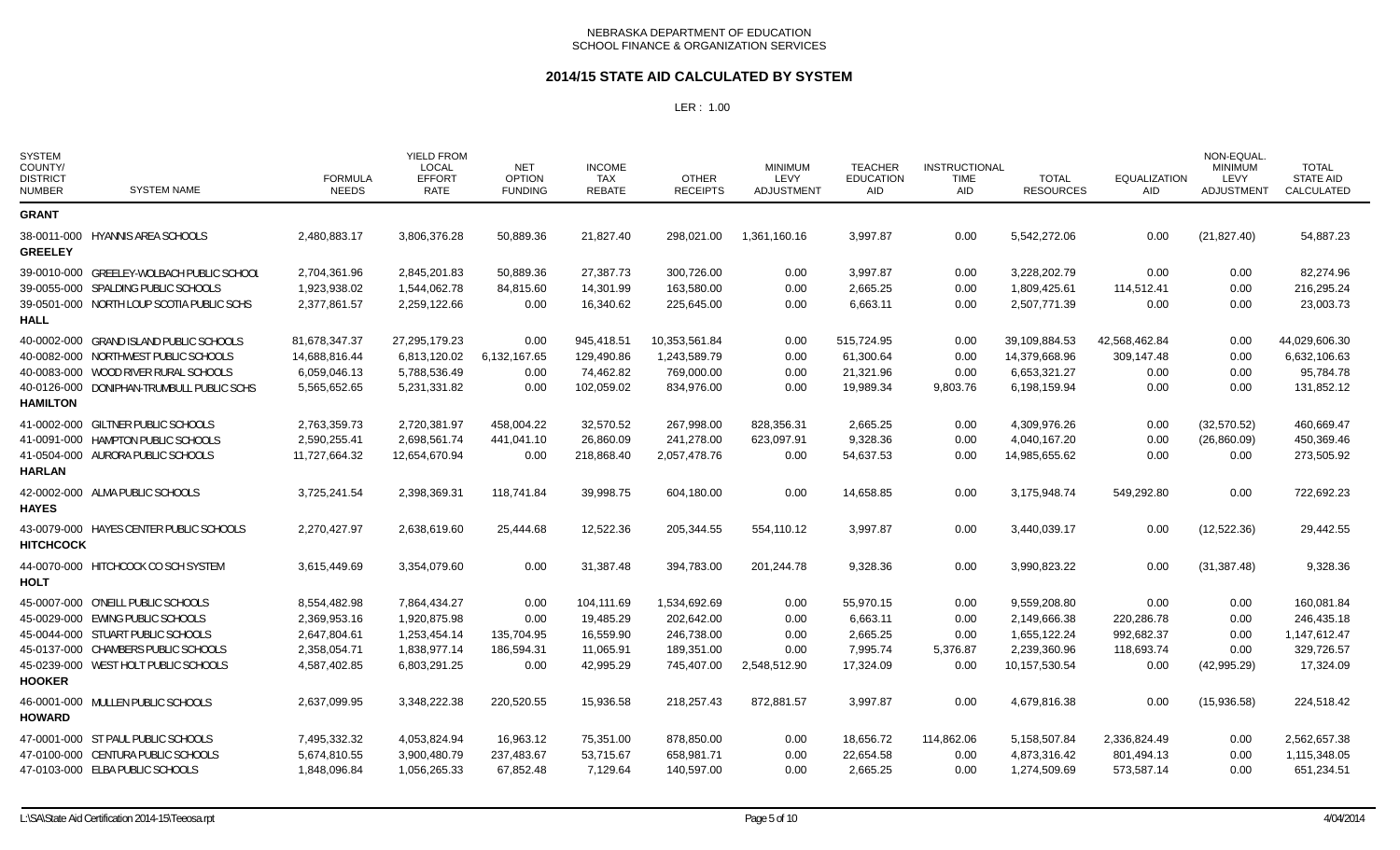### **2014/15 STATE AID CALCULATED BY SYSTEM**

| <b>SYSTEM</b><br>COUNTY/<br><b>DISTRICT</b><br><b>NUMBER</b> | <b>SYSTEM NAME</b>                         | <b>FORMULA</b><br><b>NEEDS</b> | YIELD FROM<br><b>LOCAL</b><br><b>EFFORT</b><br><b>RATE</b> | <b>NET</b><br><b>OPTION</b><br><b>FUNDING</b> | <b>INCOME</b><br><b>TAX</b><br><b>REBATE</b> | <b>OTHER</b><br><b>RECEIPTS</b> | <b>MINIMUM</b><br>LEVY<br>ADJUSTMENT | <b>TEACHER</b><br><b>EDUCATION</b><br><b>AID</b> | <b>INSTRUCTIONAL</b><br><b>TIME</b><br>AID | <b>TOTAL</b><br><b>RESOURCES</b> | <b>EQUALIZATION</b><br><b>AID</b> | NON-EQUAL<br><b>MINIMUM</b><br>LEVY<br>ADJUSTMENT | <b>TOTAL</b><br><b>STATE AID</b><br>CALCULATED |
|--------------------------------------------------------------|--------------------------------------------|--------------------------------|------------------------------------------------------------|-----------------------------------------------|----------------------------------------------|---------------------------------|--------------------------------------|--------------------------------------------------|--------------------------------------------|----------------------------------|-----------------------------------|---------------------------------------------------|------------------------------------------------|
| <b>JEFFERSON</b>                                             |                                            |                                |                                                            |                                               |                                              |                                 |                                      |                                                  |                                            |                                  |                                   |                                                   |                                                |
|                                                              | 48-0008-000 FAIRBURY PUBLIC SCHOOLS        | 10,070,728.82                  | 8,413,435.03                                               | 0.00                                          | 126,680.50                                   | 1,432,273.43                    | 0.00                                 | 51,972.28                                        | 0.00                                       | 10,024,361.24                    | 46.367.58                         | 0.00                                              | 225,020.36                                     |
|                                                              | 48-0300-000 TRI COUNTY PUBLIC SCHOOLS      | 5,011,194.37                   | 6,569,033.17                                               | 212,038.99                                    | 54,613.38                                    | 611,786.12                      | 1,985,161.82                         | 19,989.34                                        | 0.00                                       | 9,452,622.83                     | 0.00                              | (54, 613.38)                                      | 232,028.33                                     |
| <b>JOHNSON</b>                                               | 48-0303-000 MERIDIAN PUBLIC SCHOOLS        | 2,591,403.94                   | 3,136,306.97                                               | 373,188.63                                    | 20,712.20                                    | 271,319.85                      | 847,116.51                           | 2,665.25                                         | 0.00                                       | 4,651,309.40                     | 0.00                              | (20, 712.20)                                      | 375,853.87                                     |
|                                                              | 49-0033-000 STERLING PUBLIC SCHOOLS        | 3,207,172.42                   | 2,054,310.04                                               | 0.00                                          | 18.024.89                                    | 324.882.19                      | 0.00                                 | 7,995.74                                         | 126.918.72                                 | 2,532,131.57                     | 675,040.85                        | 0.00                                              | 827,980.19                                     |
| <b>KEARNEY</b>                                               | 49-0050-000 JOHNSON CO CENTRAL PUBLIC SCHS | 6,110,988.83                   | 5,184,337.09                                               | 0.00                                          | 57,054.35                                    | 830,713.00                      | 0.00                                 | 19,989.34                                        | 0.00                                       | 6,092,093.78                     | 18,895.05                         | 0.00                                              | 95,938.74                                      |
|                                                              | 50-0001-000 WILCOX-HILDRETH PUBLIC SCHOOLS | 2,964,449.84                   | 5,303,507.43                                               | 0.00                                          | 40,891.98                                    | 411,467.00                      | 1,018,273.43                         | 9,328.36                                         | 0.00                                       | 6,783,468.20                     | 0.00                              | (40, 891.98)                                      | 9,328.36                                       |
|                                                              | 50-0501-000 AXTELL COMMUNITY SCHOOLS       | 3,440,336.65                   | 3,638,834.52                                               | 67,852.48                                     | 36.646.30                                    | 447.411.00                      | 0.00                                 | 7,995.74                                         | 0.00                                       | 4.198.740.04                     | 0.00                              | 0.00                                              | 112,494.52                                     |
| <b>KEITH</b>                                                 | 50-0503-000 MINDEN PUBLIC SCHOOLS          | 8,307,274.83                   | 8,954,614.80                                               | 0.00                                          | 127,836.15                                   | 1,090,718.00                    | 409,225.90                           | 41,311.30                                        | 0.00                                       | 10,623,706.14                    | 0.00                              | (127, 836.15)                                     | 41,311.30                                      |
|                                                              | 51-0001-000 OGALLALA PUBLIC SCHOOLS        | 9,694,721.83                   | 7,407,288.91                                               | 0.00                                          | 130,913.73                                   | 1,948,568.00                    | 0.00                                 | 31,982.94                                        | 0.00                                       | 9,518,753.59                     | 175,968.25                        | 0.00                                              | 338,864.92                                     |
| <b>KEYA PAHA</b>                                             | 51-0006-000 PAXTON CONSOLIDATED SCHOOLS    | 3,212,212.67                   | 3.110.527.50                                               | 508,893.58                                    | 34.102.92                                    | 321,520.99                      | 1,002,211.96                         | 6.663.11                                         | 0.00                                       | 4.983.920.07                     | 0.00                              | (34, 102.92)                                      | 515,556.69                                     |
| <b>KIMBALL</b>                                               | 52-0100-000 KEYA PAHA COUNTY SCHOOLS       | 2,071,774.62                   | 3,371,242.07                                               | 0.00                                          | 11,338.41                                    | 229,603.00                      | 1,357,599.18                         | 6,663.11                                         | 18,445.95                                  | 4,994,891.73                     | 0.00                              | (11, 338.41)                                      | 25,109.07                                      |
| KNOX                                                         | 53-0001-000 KIMBALL PUBLIC SCHOOLS         | 5,621,007.98                   | 5,304,662.54                                               | 16,963.12                                     | 80,329.05                                    | 685,360.56                      | 0.00                                 | 26,652.45                                        | 0.00                                       | 6,113,967.72                     | 0.00                              | 0.00                                              | 123,944.62                                     |
|                                                              | 54-0013-000 CREIGHTON COMMUNITY PUBLIC SCH | 4,103,006.85                   | 3,555,906.06                                               | 59,370.92                                     | 39,276.96                                    | 540,002.00                      | 177,795.30                           | 11,993.60                                        | 0.00                                       | 4,384,344.84                     | 0.00                              | (39, 276.96)                                      | 71,364.52                                      |
|                                                              | 54-0096-000 CROFTON COMMUNITY SCHOOLS      | 4,309,409.53                   | 4,067,240.94                                               | 288,373.03                                    | 35,541.79                                    | 549,245.00                      | 387,201.34                           | 19,989.34                                        | 10,286.14                                  | 5,357,877.57                     | 0.00                              | (35, 541.79)                                      | 318,648.51                                     |
|                                                              | 54-0501-000 NIOBRARA PUBLIC SCHOOLS        | 3,047,711.33                   | 1,257,862.56                                               | 279,891.47                                    | 7,644.33                                     | 439,779.00                      | 0.00                                 | 13,326.23                                        | 48,476.86                                  | 2,046,980.44                     | 1,000,730.89                      | 0.00                                              | 1,350,069.77                                   |
|                                                              | 54-0505-000 SANTEE COMMUNITY SCHOOLS       | 2,746,960.20                   | 47,376.14                                                  | 0.00                                          | 376.26                                       | 361,255.00                      | 0.00                                 | 11,993.60                                        | 0.00                                       | 421,001.00                       | 2,325,959.20                      | 0.00                                              | 2,338,329.06                                   |
|                                                              | 54-0576-000 WAUSA PUBLIC SCHOOLS           | 3,095,000.65                   | 2,798,269.55                                               | 0.00                                          | 24,868.56                                    | 355,312.00                      | 478,783.92                           | 9,328.36                                         | 0.00                                       | 3,666,562.39                     | 0.00                              | (24, 868.56)                                      | 9,328.36                                       |
| <b>LANCASTER</b>                                             | 54-0586-000 BLOOMFIELD COMMUNITY SCHOOLS   | 3,304,518.37                   | 4,252,193.48                                               | 0.00                                          | 43,350.35                                    | 390,824.00                      | 1,250,570.10                         | 2,665.25                                         | 0.00                                       | 5,939,603.18                     | 0.00                              | (43,350.35)                                       | 2,665.25                                       |
|                                                              | 55-0001-000 LINCOLN PUBLIC SCHOOLS         | 337,370,284.26                 | 171,568,952.61                                             | 0.00                                          | 6,632,566.93                                 | 57,235,490.06                   | 0.00                                 | 1,768,390.19                                     | 0.00                                       | 237,205,399.79                   | 100,164,884.47                    | 0.00                                              | 108,565,841.59                                 |
|                                                              | 55-0145-000 WAVERLY SCHOOL DISTRICT 145    | 17,310,395.90                  | 13,573,794.04                                              | 0.00                                          | 276,948.96                                   | 2,890,894.74                    | 0.00                                 | 105,277.19                                       | 0.00                                       | 16,846,914.93                    | 463,480.97                        | 0.00                                              | 845,707.12                                     |
|                                                              | 55-0148-000 MALCOLM PUBLIC SCHOOLS         | 5,550,299.74                   | 2,712,281.12                                               | 1,289,197.07                                  | 56,488.82                                    | 604,642.69                      | 0.00                                 | 29,317.70                                        | 0.00                                       | 4,691,927.40                     | 858,372.34                        | 0.00                                              | 2,233,375.93                                   |
|                                                              | 55-0160-000 NORRIS SCHOOL DIST 160         | 18,543,949.10                  | 10,833,395.28                                              | 1,458,828.26                                  | 232,825.10                                   | 1,952,987.54                    | 0.00                                 | 123,933.90                                       | 0.00                                       | 14,601,970.08                    | 3,941,979.02                      | 0.00                                              | 5,757,566.28                                   |
| <b>LEARNING COM</b>                                          | 55-0161-000 RAYMOND CENTRAL PUBLIC SCHOOL  | 6,975,819.07                   | 5,695,768.00                                               | 0.00                                          | 113,343.41                                   | 1,181,782.72                    | 0.00                                 | 30,650.32                                        | 0.00                                       | 7,021,544.45                     | 0.00                              | 0.00                                              | 143,993.73                                     |
|                                                              | 00-9000-000 LEARNING COMMUNITY             | 1,093,755,779.28               | 483,124,291.58                                             | 18,913,878.08                                 | 19,299,261.63                                | 165,308,281.92                  | 0.00                                 | 6,172,707.89                                     | 5,854,407.51                               | 698,672,828.61                   | 395,082,950.67                    | 0.00                                              | 445,323,205.78                                 |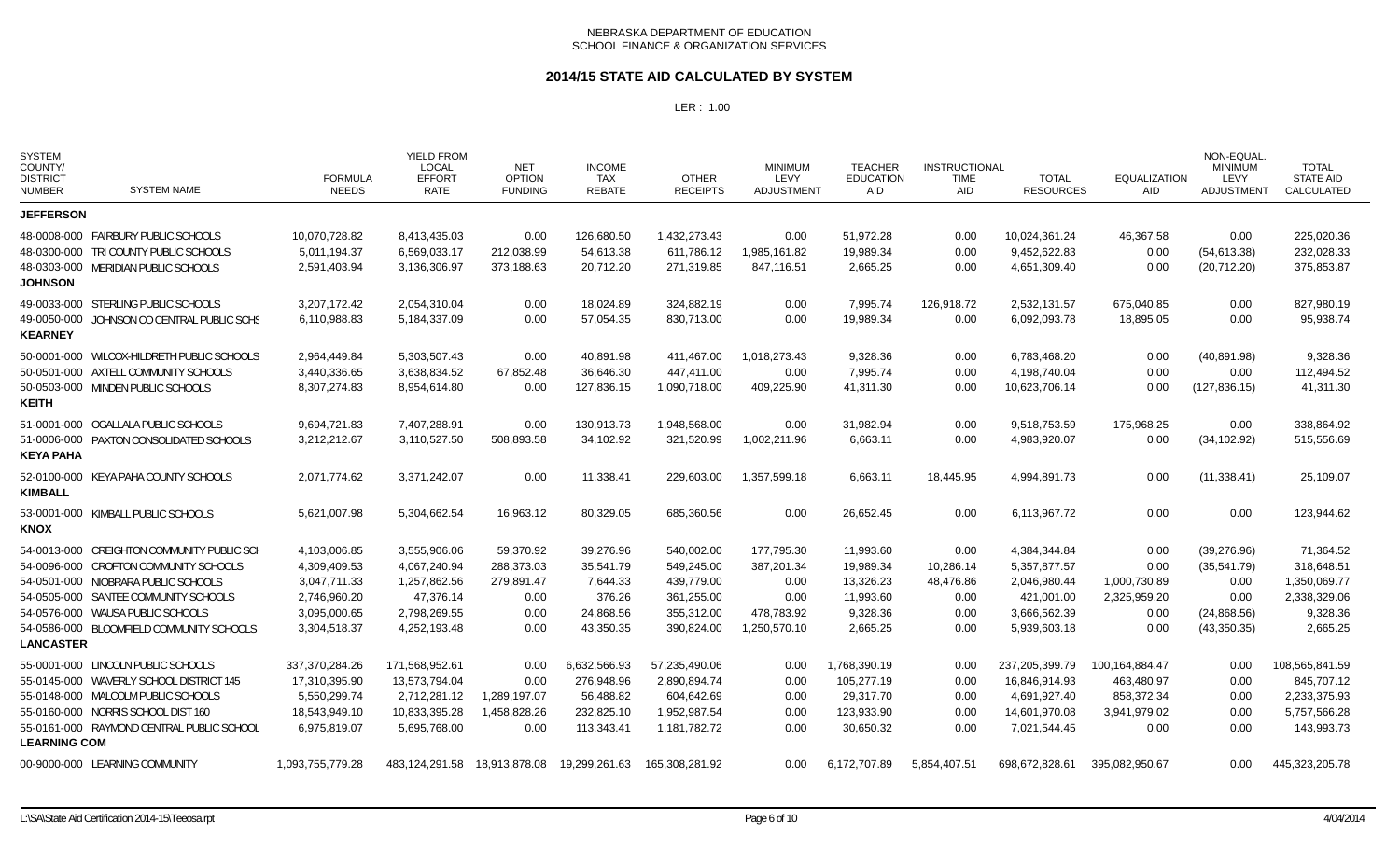### **2014/15 STATE AID CALCULATED BY SYSTEM**

| <b>SYSTEM</b><br>COUNTY/<br><b>DISTRICT</b><br><b>NUMBER</b> | SYSTEM NAME                                                                 | <b>FORMULA</b><br><b>NEEDS</b> | <b>YIELD FROM</b><br>LOCAL<br><b>EFFORT</b><br><b>RATE</b> | <b>NET</b><br><b>OPTION</b><br><b>FUNDING</b> | <b>INCOME</b><br><b>TAX</b><br><b>REBATE</b> | <b>OTHER</b><br><b>RECEIPTS</b> | <b>MINIMUM</b><br>LEVY<br><b>ADJUSTMENT</b> | <b>TEACHER</b><br>EDUCATION<br>AID | <b>INSTRUCTIONAL</b><br><b>TIME</b><br>AID | <b>TOTAL</b><br><b>RESOURCES</b> | <b>EQUALIZATION</b><br><b>AID</b> | NON-EQUAL<br><b>MINIMUM</b><br>LEVY<br><b>ADJUSTMENT</b> | <b>TOTAL</b><br><b>STATE AID</b><br>CALCULATED |
|--------------------------------------------------------------|-----------------------------------------------------------------------------|--------------------------------|------------------------------------------------------------|-----------------------------------------------|----------------------------------------------|---------------------------------|---------------------------------------------|------------------------------------|--------------------------------------------|----------------------------------|-----------------------------------|----------------------------------------------------------|------------------------------------------------|
| <b>LINCOLN</b>                                               |                                                                             |                                |                                                            |                                               |                                              |                                 |                                             |                                    |                                            |                                  |                                   |                                                          |                                                |
|                                                              | 56-0001-000 NORTH PLATTE PUBLIC SCHOOLS<br>56-0006-000 BRADY PUBLIC SCHOOLS | 34,425,660.95<br>2,951,809.92  | 18,742,456.19<br>1,958,634.05                              | 0.00<br>169,631.19                            | 632,183.97<br>17,365.42                      | 5,734,454.00<br>261,975.00      | 0.00<br>0.00                                | 181,236.67<br>7,995.74             | 0.00<br>0.00                               | 25,290,330.83<br>2,415,601.40    | 9,135,330.12<br>536,208.53        | 0.00<br>0.00                                             | 9,948,750.76<br>731,200.87                     |
|                                                              | 56-0007-000 MAXWELL PUBLIC SCHOOLS                                          | 3,231,820.70                   | 1,833,164.90                                               | 882,082.21                                    | 15,616.34                                    | 303,879.54                      | 0.00                                        | 13,326.23                          | 0.00                                       | 3,048,069.22                     | 183,751.49                        | 0.00                                                     | 1,094,776.26                                   |
|                                                              | 56-0037-000 HERSHEY PUBLIC SCHOOLS                                          | 5,761,821.37                   | 3,638,881.97                                               | 1,068,676.52                                  | 40,739.48                                    | 582,185.30                      | 0.00                                        | 19,989.34                          | 5,743.35                                   | 5,356,215.95                     | 405,605.42                        | 0.00                                                     | 1,540,754.10                                   |
|                                                              | 56-0055-000 SUTHERLAND PUBLIC SCHOOLS                                       | 4,474,055.60                   | 2,701,440.63                                               | 0.00                                          | 38,417.74                                    | 543,842.00                      | 0.00                                        | 14,658.85                          | 0.00                                       | 3,298,359.21                     | 1,175,696.39                      | 0.00                                                     | 1,228,772.97                                   |
| <b>LOGAN</b>                                                 | 56-0565-000 WALLACE PUBLIC SCH DIST 65 R                                    | 2,825,246.07                   | 3,798,317.54                                               | 407,114.86                                    | 23,178.43                                    | 247,206.86                      | 1,557,310.19                                | 3,997.87                           | 0.00                                       | 6,037,125.76                     | 0.00                              | (23, 178.43)                                             | 411,112.73                                     |
| <b>LOUP</b>                                                  | 57-0501-000 STAPLETON PUBLIC SCHOOLS                                        | 2,938,463.58                   | 2,032,578.53                                               | 398,633.30                                    | 17,735.73                                    | 296,858.11                      | 0.00                                        | 1,332.62                           | 0.00                                       | 2,747,138.30                     | 191,325.28                        | 0.00                                                     | 609,026.94                                     |
| <b>MADISON</b>                                               | 58-0025-000 LOUP COUNTY PUBLIC SCHOOLS                                      | 1,973,392.27                   | 1,688,263.31                                               | 0.00                                          | 10,128.77                                    | 149.694.00                      | 0.00                                        | 3.997.87                           | 5,210.59                                   | 1,857,294.54                     | 116.097.73                        | 0.00                                                     | 135.434.96                                     |
|                                                              | 59-0001-000 MADISON PUBLIC SCHOOLS                                          | 5,858,867.04                   | 5,459,502.80                                               | 0.00                                          | 71,499.59                                    | 879,207.60                      | 0.00                                        | 18,656.72                          | 0.00                                       | 6,428,866.71                     | 0.00                              | 0.00                                                     | 90,156.31                                      |
|                                                              | 59-0002-000 NORFOLK PUBLIC SCHOOLS                                          | 37,546,205.19                  | 19.696.770.88                                              | 0.00                                          | 653.502.61                                   | 7.268.687.86                    | 0.00                                        | 213.219.62                         | 0.00                                       | 27,832,180.97                    | 9,714,024.22                      | 0.00                                                     | 10.580.746.45                                  |
|                                                              | 59-0005-000 BATTLE CREEK PUBLIC SCHOOLS                                     | 4,812,116.02                   | 4,471,544.12                                               | 432,559.54                                    | 47,712.73                                    | 671,930.74                      | 188,699.16                                  | 15,991.47                          | 0.00                                       | 5,828,437.77                     | 0.00                              | (47, 712.73)                                             | 448,551.01                                     |
|                                                              | 59-0013-000 NEWMAN GROVE PUBLIC SCHOOLS                                     | 2,539,372.52                   | 4,302,877.98                                               | 0.00                                          | 30,321.51                                    | 381,677.52                      | 1,758,155.94                                | 7,995.74                           | 0.00                                       | 6,481,028.69                     | 0.00                              | (30, 321.51)                                             | 7,995.74                                       |
| <b>MCPHERSON</b>                                             | 59-0080-000 ELKHORN VALLEY SCHOOLS                                          | 3,809,301.92                   | 4,805,848.13                                               | 0.00                                          | 50,063.08                                    | 602,905.66                      | 0.00                                        | 18,656.72                          | 0.00                                       | 5,477,473.59                     | 0.00                              | 0.00                                                     | 68,719.80                                      |
| <b>MERRICK</b>                                               | 60-0090-000 MC PHERSON COUNTY SCHOOLS                                       | 2,046,613.33                   | 1,682,431.16                                               | 59,370.92                                     | 7,331.07                                     | 164,190.77                      | 47,949.29                                   | 2,665.25                           | 27,772.59                                  | 1,991,711.04                     | 54,902.29                         | 0.00                                                     | 152,042.12                                     |
|                                                              | 61-0004-000 CENTRAL CITY PUBLIC SCHOOLS                                     | 8,067,757.80                   | 6.700.757.11                                               | 0.00                                          | 100,316.05                                   | 1,233,979.29                    | 0.00                                        | 26,652.45                          | 0.00                                       | 8.061.704.90                     | 6,052.90                          | 0.00                                                     | 133.021.40                                     |
| <b>MORRILL</b>                                               | 61-0049-000 PALMER PUBLIC SCHOOLS                                           | 3,301,461.06                   | 1,992,940.46                                               | 729,414.13                                    | 19,083.02                                    | 220,233.00                      | 0.00                                        | 6,663.11                           | 0.00                                       | 2,968,333.73                     | 333,127.34                        | 0.00                                                     | 1,088,287.60                                   |
|                                                              | 62-0021-000 BAYARD PUBLIC SCHOOLS                                           | 5,076,802.26                   | 2,425,161.21                                               | 195.075.87                                    | 39,731.71                                    | 546.891.44                      | 0.00                                        | 13,326.23                          | 0.00                                       | 3,220,186.46                     | 1,856,615.80                      | 0.00                                                     | 2,104,749.61                                   |
| <b>NANCE</b>                                                 | 62-0063-000 BRIDGEPORT PUBLIC SCHOOLS                                       | 6,200,472.41                   | 4,773,902.92                                               | 0.00                                          | 54,703.26                                    | 790,047.52                      | 0.00                                        | 14,658.85                          | 0.00                                       | 5,633,312.55                     | 567,159.86                        | 0.00                                                     | 636,521.97                                     |
|                                                              | 63-0001-000 FULLERTON PUBLIC SCHOOLS                                        | 3,802,439.76                   | 3,579,916.37                                               | 0.00                                          | 30,790.36                                    | 476,761.74                      | 0.00                                        | 19,989.34                          | 0.00                                       | 4,107,457.81                     | 0.00                              | 0.00                                                     | 50,779.70                                      |
| <b>NEMAHA</b>                                                | 63-0030-000 TWIN RIVER PUBLIC SCHOOLS                                       | 5,788,334.81                   | 7,191,024.38                                               | 0.00                                          | 48,462.72                                    | 728,600.51                      | 1,205,934.79                                | 19,989.34                          | 0.00                                       | 9,194,011.73                     | 0.00                              | (48, 462.72)                                             | 19,989.34                                      |
|                                                              | 64-0023-000 JOHNSON-BROCK PUBLIC SCHOOLS                                    | 3,711,324.14                   | 3,074,941.50                                               | 458,004.22                                    | 29,516.61                                    | 382,408.12                      | 541,804.69                                  | 17,324.09                          | 0.00                                       | 4,503,999.24                     | 0.00                              | (29, 516.61)                                             | 475,328.32                                     |
| <b>NUCKOLLS</b>                                              | 64-0029-000 AUBURN PUBLIC SCHOOLS                                           | 8,832,334.12                   | 4,879,258.83                                               | 0.00                                          | 124,437.71                                   | 1,221,397.00                    | 0.00                                        | 57,302.77                          | 0.00                                       | 6,282,396.32                     | 2,549,937.80                      | 0.00                                                     | 2,731,678.29                                   |
|                                                              | 65-0011-000 SUPERIOR PUBLIC SCHOOLS                                         | 5,561,337.07                   | 3,480,317.04                                               | 0.00                                          | 55,021.28                                    | 842.588.98                      | 0.00                                        | 22,654.58                          | 0.00                                       | 4,400,581.89                     | 1,160,755.19                      | 0.00                                                     | 1,238,431.05                                   |
|                                                              | 65-2005-000 SO CENTRAL NE UNIFIED SYSTEM 5                                  | 9,251,359.30                   | 10,427,699.26                                              | 0.00                                          | 102,456.13                                   | 1,405,727.18                    | 1,564,154.89                                | 26.652.45                          | 0.00                                       | 13,526,689.91                    | 0.00                              | (102, 456.13)                                            | 26,652.45                                      |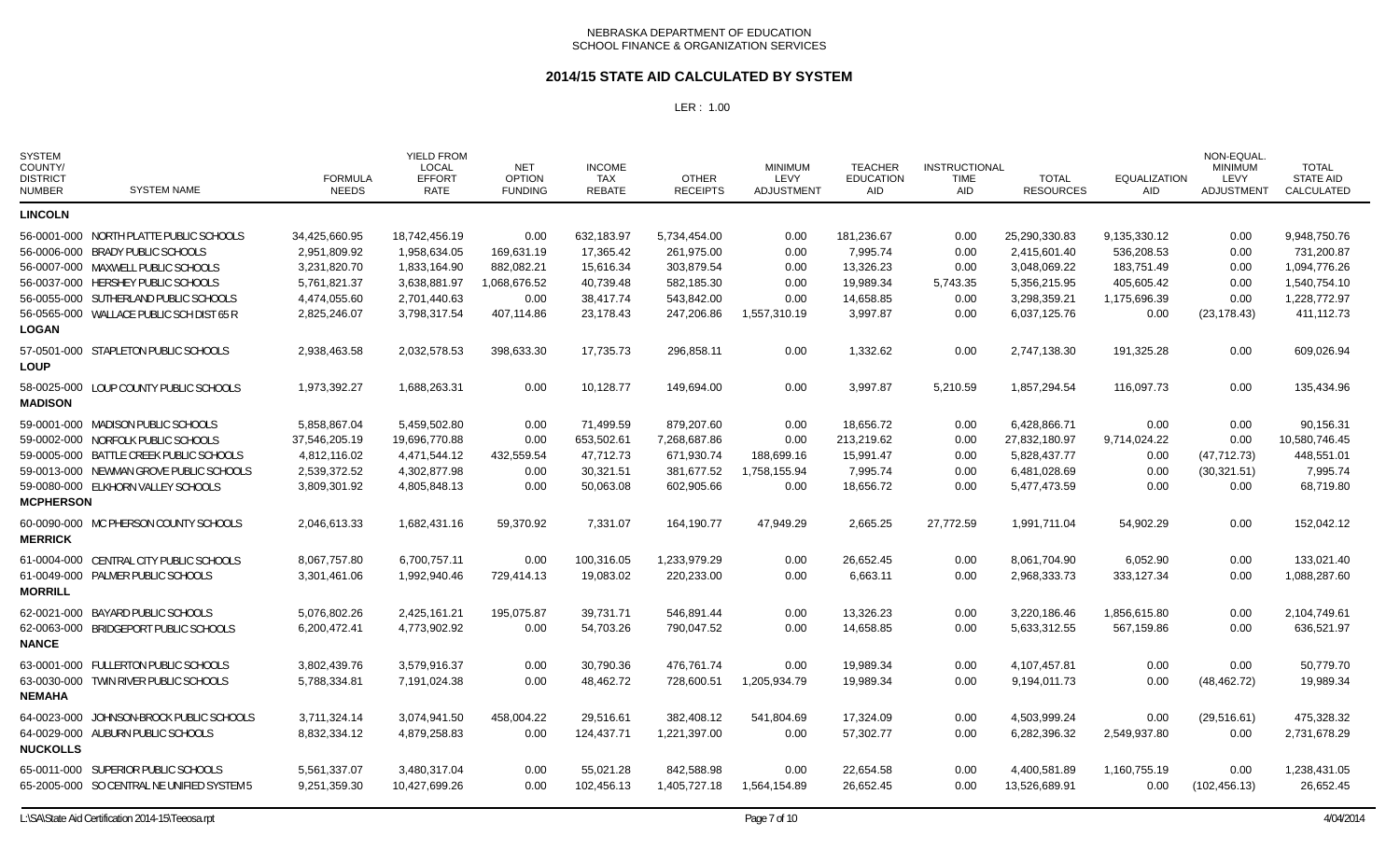### **2014/15 STATE AID CALCULATED BY SYSTEM**

| <b>SYSTEM</b><br>COUNTY/<br><b>DISTRICT</b><br><b>NUMBER</b> | <b>SYSTEM NAME</b>                               | <b>FORMULA</b><br><b>NEEDS</b> | <b>YIELD FROM</b><br><b>LOCAL</b><br><b>EFFORT</b><br><b>RATE</b> | NET<br><b>OPTION</b><br><b>FUNDING</b> | <b>INCOME</b><br><b>TAX</b><br><b>REBATE</b> | <b>OTHER</b><br><b>RECEIPTS</b> | <b>MINIMUM</b><br>LEVY<br>ADJUSTMENT | <b>TEACHER</b><br><b>EDUCATION</b><br><b>AID</b> | <b>INSTRUCTIONAL</b><br><b>TIME</b><br><b>AID</b> | <b>TOTAL</b><br><b>RESOURCES</b> | <b>EQUALIZATION</b><br><b>AID</b> | NON-EQUAL.<br><b>MINIMUM</b><br>LEVY<br>ADJUSTMENT | <b>TOTAL</b><br><b>STATE AID</b><br>CALCULATED |
|--------------------------------------------------------------|--------------------------------------------------|--------------------------------|-------------------------------------------------------------------|----------------------------------------|----------------------------------------------|---------------------------------|--------------------------------------|--------------------------------------------------|---------------------------------------------------|----------------------------------|-----------------------------------|----------------------------------------------------|------------------------------------------------|
| <b>OTOE</b>                                                  |                                                  |                                |                                                                   |                                        |                                              |                                 |                                      |                                                  |                                                   |                                  |                                   |                                                    |                                                |
|                                                              | 66-0027-000 SYRACUSE-DUNBAR-AVOCA SCHOOL         | 8,115,203.48                   | 6,599,031.45                                                      | 0.00                                   | 103,678.97                                   | 1,058,758.48                    | 0.00                                 | 35,980.81                                        | 25,404.75                                         | 7,822,854.46                     | 292,349.01                        | 0.00                                               | 457,413.55                                     |
|                                                              | 66-0111-000 NEBRASKA CITY PUBLIC SCHOOLS         | 13,735,384.15                  | 8,023,313.14                                                      | 42,407.80                              | 172,699.98                                   | 2,475,369.77                    | 0.00                                 | 85,287.85                                        | 153,352.50                                        | 10,952,431.04                    | 2,782,953.12                      | 0.00                                               | 3,236,701.24                                   |
| <b>PAWNEE</b>                                                | 66-0501-000 PALMYRA DISTRICT OR 1                | 4,976,292.61                   | 3,980,701.51                                                      | 0.00                                   | 63,482.75                                    | 567,579.96                      | 0.00                                 | 13,326.23                                        | 0.00                                              | 4,625,090.44                     | 351,202.16                        | 0.00                                               | 428,011.14                                     |
|                                                              | 67-0001-000 PAWNEE CITY PUBLIC SCHOOLS           | 3.698.850.26                   | 2.386.985.84                                                      | 424.077.98                             | 21.492.00                                    | 333.635.00                      | 0.00                                 | 11,993.60                                        | 57.496.07                                         | 3.235.680.50                     | 463.169.76                        | 0.00                                               | 978.229.42                                     |
| <b>PERKINS</b>                                               | 67-0069-000 LEWISTON CONSOLIDATED SCHOOLS        | 2,685,366.06                   | 2,942,698.14                                                      | 8,481.56                               | 11,217.31                                    | 252,797.25                      | 179,210.32                           | 11,993.60                                        | 7,134.82                                          | 3,413,533.00                     | 0.00                              | (11, 217.31)                                       | 27,609.98                                      |
| <b>PHELPS</b>                                                | 68-0020-000 PERKINS COUNTY SCHOOLS               | 5,330,443.21                   | 8,105,696.53                                                      | 0.00                                   | 78,219.66                                    | 879,962.44                      | 2,386,317.06                         | 18,656.72                                        | 0.00                                              | 11,468,852.41                    | 0.00                              | (78, 219.66)                                       | 18,656.72                                      |
|                                                              | 69-0044-000 HOLDREGE PUBLIC SCHOOLS              | 11,109,048.89                  | 8,340,351.64                                                      | 0.00                                   | 207,964.06                                   | 1,773,935.00                    | 0.00                                 | 34,648.19                                        | 28,633.51                                         | 10,385,532.40                    | 723,516.49                        | 0.00                                               | 994,762.25                                     |
|                                                              | 69-0054-000 BERTRAND PUBLIC SCHOOLS              | 3,442,976.95                   | 4,095,037.40                                                      | 0.00                                   | 42,103.87                                    | 478,590.79                      | 698,203.88                           | 11,993.60                                        | 0.00                                              | 5,325,929.54                     | 0.00                              | (42, 103.87)                                       | 11,993.60                                      |
| <b>PIERCE</b>                                                | 69-0055-000 LOOMIS PUBLIC SCHOOLS                | 2,797,706.87                   | 3,582,213.02                                                      | 245,965.23                             | 17,752.22                                    | 374.887.46                      | 114.989.04                           | 6.663.11                                         | 0.00                                              | 4,342,470.08                     | 0.00                              | (17, 752.22)                                       | 252,628.34                                     |
|                                                              | 70-0002-000 PIERCE PUBLIC SCHOOLS                | 7,472,223.85                   | 5,542,378.82                                                      | 0.00                                   | 81,021.73                                    | 907,612.00                      | 0.00                                 | 29,317.70                                        | 54,539.89                                         | 6,614,870.14                     | 857,353.71                        | 0.00                                               | 1,022,233.03                                   |
|                                                              | 70-0005-000 PLAINVIEW PUBLIC SCHOOLS             | 4,007,127.38                   | 5,172,630.38                                                      | 0.00                                   | 45,307.86                                    | 608,145.00                      | 1,010,214.71                         | 14,658.85                                        | 0.00                                              | 6,850,956.80                     | 0.00                              | (45,307.86)                                        | 14,658.85                                      |
| <b>PLATTE</b>                                                | 70-0542-000 OSMOND COMMUNITY SCHOOLS             | 2,941,619.59                   | 2,817,051.80                                                      | 0.00                                   | 32,068.22                                    | 431,373.00                      | 271,282.09                           | 5,330.49                                         | 5,363.08                                          | 3,562,468.68                     | 0.00                              | (32,068.22)                                        | 10,693.57                                      |
|                                                              | 71-0001-000 COLUMBUS PUBLIC SCHOOLS              | 32,900,118.01                  | 15,621,162.34                                                     | 644,598.54                             | 569,359.68                                   | 5,264,413.00                    | 0.00                                 | 178,571.43                                       | 0.00                                              | 22,278,104.98                    | 10,622,013.03                     | 0.00                                               | 12,014,542.67                                  |
|                                                              | 71-0005-000 LAKEVIEW COMMUNITY SCHOOLS           | 8,338,087.51                   | 10,938,792.69                                                     | 0.00                                   | 84,324.30                                    | 1,499,739.59                    | 3,310,078.67                         | 38,646.06                                        | 0.00                                              | 15,871,581.30                    | 0.00                              | (84, 324.30)                                       | 38,646.06                                      |
| <b>POLK</b>                                                  | 71-0067-000 HUMPHREY PUBLIC SCHOOLS              | 3,330,143.13                   | 6,311,099.46                                                      | 347,743.95                             | 71,421.95                                    | 678,275.00                      | 3,580,286.72                         | 11,993.60                                        | 0.00                                              | 11,000,820.68                    | 0.00                              | (71, 421.95)                                       | 359,737.55                                     |
|                                                              | 72-0015-000 CROSS COUNTY COMMUNITY SCHOO         | 4,644,457.80                   | 5.814.781.85                                                      | 0.00                                   | 48.337.34                                    | 554.823.05                      | 1.097.830.81                         | 17.324.09                                        | 0.00                                              | 7.533.097.14                     | 0.00                              | (48, 337.34)                                       | 17.324.09                                      |
|                                                              | 72-0019-000 OSCEOLA PUBLIC SCHOOLS               | 3,411,053.20                   | 3,554,683.61                                                      | 0.00                                   | 35,132.82                                    | 513.343.99                      | 277.620.79                           | 10.660.98                                        | 0.00                                              | 4,391,442.19                     | 0.00                              | (35, 132.82)                                       | 10,660.98                                      |
|                                                              | 72-0032-000 SHELBY - RISING CITY PUBLIC SC       | 4,741,120.69                   | 5,431,779.02                                                      | 101,778.72                             | 46,289.93                                    | 561,859.05                      | 303.636.45                           | 11,993.60                                        | 0.00                                              | 6,457,336.77                     | 0.00                              | (46, 289.93)                                       | 113,772.32                                     |
| <b>RED WILLOW</b>                                            | 72-0075-000 HIGH PLAINS COMMUNITY SCHOOLS        | 3,239,868.25                   | 6,070,252.17                                                      | 0.00                                   | 37,712.21                                    | 437,889.36                      | 1,888,455.45                         | 9,328.36                                         | 0.00                                              | 8,443,637.55                     | 0.00                              | (37,712.21)                                        | 9,328.36                                       |
|                                                              | 73-0017-000 MC COOK PUBLIC SCHOOLS               | 13,677,820.51                  | 5,815,896.90                                                      | 0.00                                   | 210,568.41                                   | 2,735,301.00                    | 0.00                                 | 46,641.79                                        | 0.00                                              | 8,808,408.10                     | 4,869,412.42                      | 0.00                                               | 5,126,622.61                                   |
| <b>RICHARDSON</b>                                            | 73-0179-000 SOUTHWEST PUBLIC SCHOOLS             | 3,851,429.78                   | 5,002,969.96                                                      | 25,444.68                              | 33,471.50                                    | 849,960.00                      | 617,866.79                           | 9,328.36                                         | 0.00                                              | 6,539,041.29                     | 0.00                              | (33, 471.50)                                       | 34,773.04                                      |
|                                                              | 74-0056-000 FALLS CITY PUBLIC SCHOOLS            | 9,193,888.76                   | 7,173,635.26                                                      | 67,852.48                              | 115,410.58                                   | 1,432,023.00                    | 0.00                                 | 45,309.17                                        | 0.00                                              | 8,834,230.48                     | 359,658.28                        | 0.00                                               | 588,230.50                                     |
| <b>ROCK</b>                                                  | 74-0070-000 HUMBOLDT TABLE ROCK STEINAUER        | 5,107,441.95                   | 6,271,560.12                                                      | 0.00                                   | 46.372.80                                    | 1.139.923.00                    | 792,725.20                           | 17.324.09                                        | 0.00                                              | 8,267,905.22                     | 0.00                              | (46,372.80)                                        | 17.324.09                                      |
|                                                              | 75-0100-000 ROCK COUNTY PUBLIC SCHOOLS           | 2,839,712.40                   | 3,847,636.69                                                      | 42,407.80                              | 35,165.69                                    | 371,450.00                      | 779,915.96                           | 5,330.49                                         | 0.00                                              | 5,081,906.62                     | 0.00                              | (35, 165.69)                                       | 47,738.29                                      |
|                                                              | L:\SA\State Aid Certification 2014-15\Teeosa.rpt |                                |                                                                   |                                        |                                              |                                 | Page 8 of 10                         |                                                  |                                                   |                                  |                                   |                                                    | 4/04/2014                                      |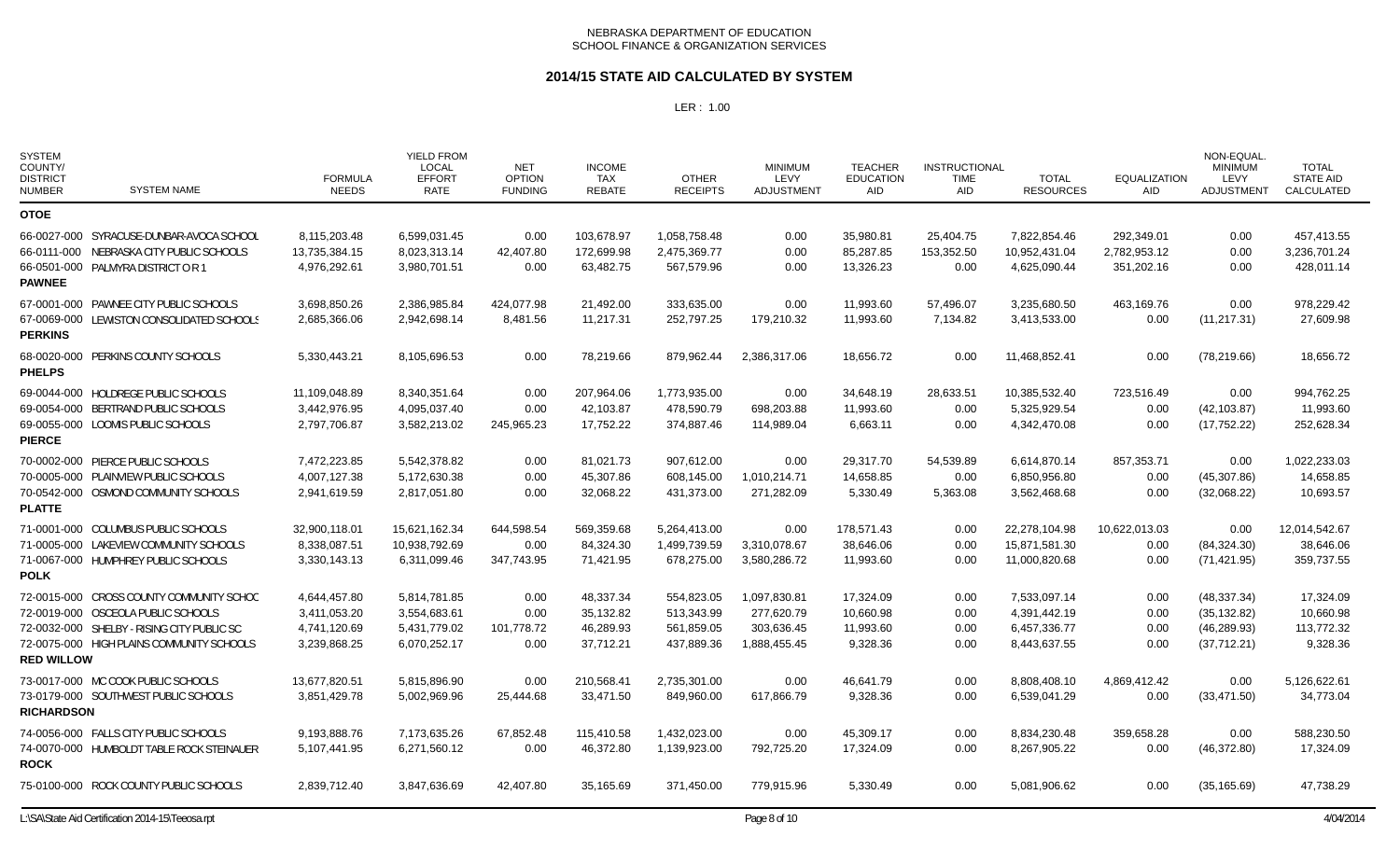### **2014/15 STATE AID CALCULATED BY SYSTEM**

| <b>SYSTEM</b><br>COUNTY/<br><b>DISTRICT</b><br><b>NUMBER</b> | <b>SYSTEM NAME</b>                         | <b>FORMULA</b><br><b>NEEDS</b> | <b>YIELD FROM</b><br>LOCAL<br><b>EFFORT</b><br><b>RATE</b> | <b>NET</b><br><b>OPTION</b><br><b>FUNDING</b> | <b>INCOME</b><br>TAX<br><b>REBATE</b> | <b>OTHER</b><br><b>RECEIPTS</b> | <b>MINIMUM</b><br>LEVY<br><b>ADJUSTMENT</b> | <b>TEACHER</b><br><b>EDUCATION</b><br>AID | <b>INSTRUCTIONAL</b><br><b>TIME</b><br>AID | <b>TOTAL</b><br><b>RESOURCES</b> | <b>EQUALIZATION</b><br><b>AID</b> | NON-EQUAL.<br><b>MINIMUM</b><br>LEVY<br><b>ADJUSTMENT</b> | <b>TOTAL</b><br><b>STATE AID</b><br><b>CALCULATED</b> |
|--------------------------------------------------------------|--------------------------------------------|--------------------------------|------------------------------------------------------------|-----------------------------------------------|---------------------------------------|---------------------------------|---------------------------------------------|-------------------------------------------|--------------------------------------------|----------------------------------|-----------------------------------|-----------------------------------------------------------|-------------------------------------------------------|
| <b>SALINE</b>                                                |                                            |                                |                                                            |                                               |                                       |                                 |                                             |                                           |                                            |                                  |                                   |                                                           |                                                       |
|                                                              | 76-0002-000 CRETE PUBLIC SCHOOLS           | 18,289,228.01                  | 8,019,703.83                                               | 0.00                                          | 168,930.11                            | 2,011,389.08                    | 0.00                                        | 95,948.83                                 | 0.00                                       | 10,295,971.84                    | 7,993,256.17                      | 0.00                                                      | 8,258,135.10                                          |
|                                                              | 76-0044-000 DORCHESTER PUBLIC SCHOOLS      | 2,798,344.36                   | 2,755,182.18                                               | 0.00                                          | 21,953.11                             | 343,737.19                      | 0.00                                        | 9,328.36                                  | 0.00                                       | 3,130,200.84                     | 0.00                              | 0.00                                                      | 31,281.47                                             |
|                                                              | 76-0068-000 FRIEND PUBLIC SCHOOLS          | 3,294,160.76                   | 3,018,778.80                                               | 67,852.48                                     | 42,631.09                             | 388,703.73                      | 0.00                                        | 7,995.74                                  | 0.00                                       | 3,525,961.83                     | 0.00                              | 0.00                                                      | 118,479.30                                            |
|                                                              | 76-0082-000 WILBER-CLATONIA PUBLIC SCHOOLS | 6,093,138.79                   | 4,871,169.82                                               | 262,928.35                                    | 56,149.06                             | 613,432.62                      | 0.00                                        | 26,652.45                                 | 0.00                                       | 5,830,332.30                     | 262,806.48                        | 0.00                                                      | 608,536.35                                            |
| <b>SAUNDERS</b>                                              |                                            |                                |                                                            |                                               |                                       |                                 |                                             |                                           |                                            |                                  |                                   |                                                           |                                                       |
|                                                              | 78-0001-000 ASHLAND-GREENWOOD PUBLIC SCH:  | 9,043,663.10                   | 6,052,565.64                                               | 33.926.24                                     | 145,209.37                            | 1,125,756.71                    | 0.00                                        | 37,313.43                                 | 0.00                                       | 7,394,771.39                     | 1,648,891.71                      | 0.00                                                      | 1,865,340.75                                          |
|                                                              | 78-0009-000 YUTAN PUBLIC SCHOOLS           | 5,235,613.93                   | 2,509,809.43                                               | 271,409.91                                    | 56,555.68                             | 664,665.55                      | 117,208.10                                  | 17,324.09                                 | 34,335.35                                  | 3,671,308.12                     | 1,564,305.82                      | 0.00                                                      | 1,943,930.85                                          |
|                                                              | 78-0039-000 WAHOO PUBLIC SCHOOLS           | 10,753,137.51                  | 8,100,585.08                                               | 67,852.48                                     | 156,841.87                            | 1,577,954.18                    | 0.00                                        | 46,641.79                                 | 325,933.10                                 | 10,275,808.50                    | 477,329.01                        | 0.00                                                      | 1,074,598.25                                          |
|                                                              | 78-0072-000 MEAD PUBLIC SCHOOLS            | 3,278,532.45                   | 3,287,217.41                                               | 229,002.11                                    | 33,911.55                             | 323,516.77                      | 0.00                                        | 13,326.23                                 | 0.00                                       | 3,886,974.06                     | 0.00                              | 0.00                                                      | 276,239.88                                            |
|                                                              | 78-0107-000 CEDAR BLUFFS PUBLIC SCHOOLS    | 2,934,822.87                   | 2,428,301.73                                               | 178,112.75                                    | 36,756.78                             | 330,546.13                      | 0.00                                        | 10,660.98                                 | 14,009.54                                  | 2,998,387.91                     | 0.00                              | 0.00                                                      | 239,540.05                                            |
| <b>SCOTTS BLUFF</b>                                          |                                            |                                |                                                            |                                               |                                       |                                 |                                             |                                           |                                            |                                  |                                   |                                                           |                                                       |
|                                                              | 79-0002-000 MINATARE PUBLIC SCHOOLS        | 3,114,936.50                   | 397,265.83                                                 | 0.00                                          | 22,059.91                             | 276,111.45                      | 0.00                                        | 1,332.62                                  | 21,303.26                                  | 718,073.07                       | 2,396,863.43                      | 0.00                                                      | 2,441,559.22                                          |
|                                                              | 79-0011-000 MORRILL PUBLIC SCHOOLS         | 4,860,044.32                   | 2,973,281.15                                               | 0.00                                          | 35,536.85                             | 560,944.79                      | 0.00                                        | 14,658.85                                 | 0.00                                       | 3,584,421.64                     | 1,275,622.68                      | 0.00                                                      | 1,325,818.38                                          |
|                                                              | 79-0016-000 GERING PUBLIC SCHOOLS          | 18,878,621.40                  | 6,500,799.87                                               | 0.00                                          | 195,009.56                            | 2,379,748.00                    | 0.00                                        | 107,942.43                                | 0.00                                       | 9,183,499.86                     | 9,695,121.54                      | 0.00                                                      | 9,998,073.53                                          |
|                                                              | 79-0031-000 MITCHELL PUBLIC SCHOOLS        | 6,979,495.00                   | 2,436,858.50                                               | 661,561.65                                    | 58,431.32                             | 673,063.00                      | 0.00                                        | 25,319.83                                 | 0.00                                       | 3,855,234.31                     | 3,124,260.69                      | 0.00                                                      | 3,869,573.50                                          |
| <b>SEWARD</b>                                                | 79-0032-000 SCOTTSBLUFF PUBLIC SCHOOLS     | 29.964.943.29                  | 12,827,750.65                                              | 0.00                                          | 370.160.00                            | 4.683.703.00                    | 0.00                                        | 145,255.86                                | 345,265.22                                 | 18,372,134.74                    | 11,592,808.56                     | 0.00                                                      | 12,453,489.64                                         |
|                                                              | 80-0005-000 MILFORD PUBLIC SCHOOLS         | 7,603,915.24                   | 4,809,899.21                                               | 585,227.62                                    | 96,634.96                             | 762,023.23                      | 0.00                                        | 37,313.43                                 | 10,651.20                                  | 6,301,749.65                     | 1,302,165.59                      | 0.00                                                      | 2,031,992.80                                          |
|                                                              | 80-0009-000 SEWARD PUBLIC SCHOOLS          | 13,644,999.24                  | 11,852,956.86                                              | 0.00                                          | 266,635.10                            | 2,819,880.18                    | 0.00                                        | 83,955.22                                 | 0.00                                       | 15,023,427.37                    | 0.00                              | 0.00                                                      | 350,590.33                                            |
|                                                              | 80-0567-000 CENTENNIAL PUBLIC SCHOOLS      | 5,595,133.34                   | 11,417,794.20                                              | 0.00                                          | 99,241.19                             | 1,109,619.24                    | 5,173,402.55                                | 30,650.32                                 | 0.00                                       | 17,830,707.50                    | 0.00                              | (99, 241.19)                                              | 30,650.32                                             |
| <b>SHERIDAN</b>                                              |                                            |                                |                                                            |                                               |                                       |                                 |                                             |                                           |                                            |                                  |                                   |                                                           |                                                       |
|                                                              | 81-0003-000 HAY SPRINGS PUBLIC SCHOOLS     | 2,486,227.93                   | 1,173,287.37                                               | 0.00                                          | 23,434.93                             | 258,643.00                      | 0.00                                        | 0.00                                      | 0.00                                       | 1,455,365.30                     | 1,030,862.64                      | 0.00                                                      | 1,054,297.56                                          |
|                                                              | 81-0010-000 GORDON-RUSHVILLE PUBLIC SCHS   | 8,375,153.75                   | 5,861,592.28                                               | 0.00                                          | 63,220.71                             | 1,382,747.33                    | 0.00                                        | 26,652.45                                 | 0.00                                       | 7,334,212.77                     | 1,040,940.98                      | 0.00                                                      | 1,130,814.14                                          |
| <b>SHERMAN</b>                                               |                                            |                                |                                                            |                                               |                                       |                                 |                                             |                                           |                                            |                                  |                                   |                                                           |                                                       |
|                                                              | 82-0001-000 LOUP CITY PUBLIC SCHOOLS       | 3,899,877.46                   | 3,788,025.48                                               | 0.00                                          | 27,501.23                             | 393,604.00                      | 0.00                                        | 15,991.47                                 | 0.00                                       | 4,225,122.18                     | 0.00                              | 0.00                                                      | 43,492.70                                             |
|                                                              | 82-0015-000 LITCHFIELD PUBLIC SCHOOLS      | 2,108,522.78                   | 1,593,083.74                                               | 0.00                                          | 11,243.79                             | 196,352.00                      | 0.00                                        | 1,332.62                                  | 0.00                                       | 1,802,012.16                     | 306,510.63                        | 0.00                                                      | 319,087.04                                            |
| <b>SIOUX</b>                                                 |                                            |                                |                                                            |                                               |                                       |                                 |                                             |                                           |                                            |                                  |                                   |                                                           |                                                       |
|                                                              | 83-0500-000 SIOUX COUNTY PUBLIC SCHOOLS    | 1,957,713.90                   | 3,312,651.02                                               | 0.00                                          | 14,325.16                             | 183,531.00                      | 639,010.38                                  | 3,997.87                                  | 0.00                                       | 4, 153, 515. 43                  | 0.00                              | (14,325.16)                                               | 3,997.87                                              |
| <b>STANTON</b>                                               |                                            |                                |                                                            |                                               |                                       |                                 |                                             |                                           |                                            |                                  |                                   |                                                           |                                                       |
| <b>THAYER</b>                                                | 84-0003-000 STANTON COMMUNITY SCHOOLS      | 5,481,654.56                   | 4,222,325.16                                               | 178.112.75                                    | 46,348.33                             | 723.669.31                      | 0.00                                        | 23.987.21                                 | 0.00                                       | 5,194,442.76                     | 287,211.80                        | 0.00                                                      | 535,660.09                                            |
|                                                              | 85-0060-000 DESHLER PUBLIC SCHOOLS         | 3,245,955.62                   | 3,563,307.77                                               | 271,409.91                                    | 62,689.76                             | 354,574.13                      | 677,028.48                                  | 9,328.36                                  | 0.00                                       | 4,938,338.40                     | 0.00                              | (62,689.76)                                               | 280,738.27                                            |
|                                                              | 85-0070-000 THAYER CENTRAL COMMUNITY SCHS  | 4,958,323.10                   | 5,482,492.82                                               | 0.00                                          | 62,595.50                             | 635.179.35                      | 144,189.56                                  | 22,654.58                                 | 0.00                                       | 6,347,111.82                     | 0.00                              | (62, 595.50)                                              | 22,654.58                                             |
|                                                              | 85-2001-000 BRUNING-DAVENPORT UNIFIED SYS  | 2,558,880.01                   | 5,982,626.82                                               | 0.00                                          | 65,685.19                             | 496,557.97                      | 2,064,006.25                                | 3,997.87                                  | 0.00                                       | 8,612,874.10                     | 0.00                              | (65,685.19)                                               | 3,997.87                                              |